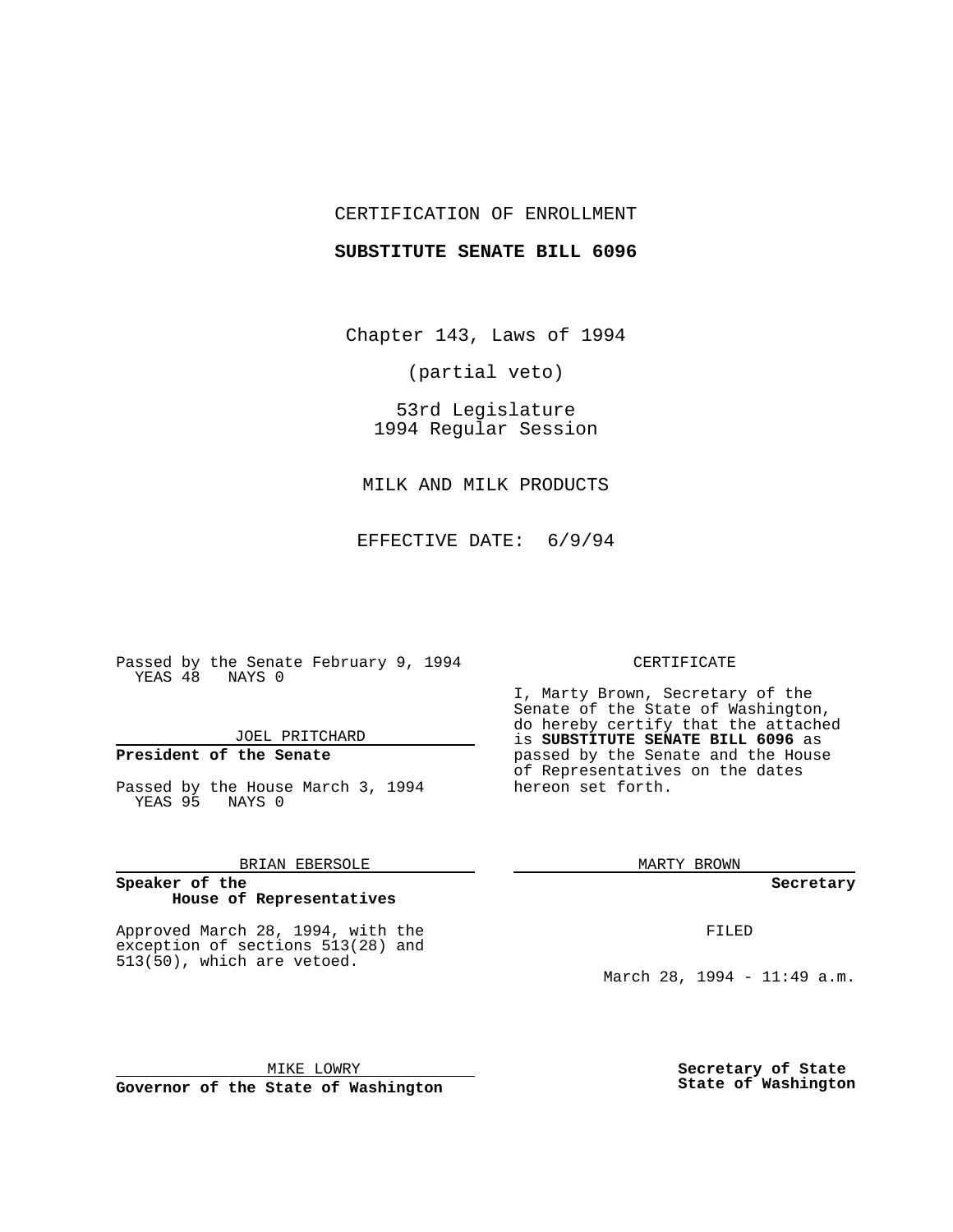## **SUBSTITUTE SENATE BILL 6096** \_\_\_\_\_\_\_\_\_\_\_\_\_\_\_\_\_\_\_\_\_\_\_\_\_\_\_\_\_\_\_\_\_\_\_\_\_\_\_\_\_\_\_\_\_\_\_

\_\_\_\_\_\_\_\_\_\_\_\_\_\_\_\_\_\_\_\_\_\_\_\_\_\_\_\_\_\_\_\_\_\_\_\_\_\_\_\_\_\_\_\_\_\_\_

Passed Legislature - 1994 Regular Session

### **State of Washington 53rd Legislature 1994 Regular Session**

**By** Senate Committee on Agriculture (originally sponsored by Senators M. Rasmussen, Anderson, Newhouse, Snyder, Morton, Bauer and Quigley)

Read first time 02/02/94.

 AN ACT Relating to milk and milk products; amending RCW 15.32.010, 15.36.011, 15.36.080, 15.32.110, 15.32.100, 15.32.580, 15.32.590, 15.36.100, 15.36.490, 15.36.500, 15.36.470, 15.36.070, 15.32.160, 15.32.530, 15.36.110, 15.36.090, 15.36.300, 15.36.520, 15.32.610, 15.36.115, 15.36.480, 15.36.107, 15.32.450, 15.35.080, 15.36.120, and 15.36.595; reenacting and amending RCW 35A.69.010; adding new sections to chapter 15.36 RCW; recodifying RCW 15.32.010, 15.36.011, 15.36.080, 15.32.110, 15.32.100, 15.32.580, 15.36.100, 15.36.490, 15.36.500, 15.36.120, 15.32.160, 15.36.150, 15.36.470, 15.36.070, 15.32.530, 15.36.110, 15.36.260, 15.36.265, 15.36.420, 15.36.300, 15.32.410, 15.32.420, 15.32.450, 15.32.460, 15.36.520, 15.36.530, 15.36.115, 15.36.480, 15.32.550, 15.36.595, 15.36.600, 15.32.710, 15.32.720, 15.32.730, 15.36.005, 15.32.900, 15.32.910, 15.36.105, and 15.36.107; repealing RCW 15.32.051, 15.32.060, 15.32.070, 15.32.080, 15.32.090, 15.32.120, 15.32.130, 15.32.140, 15.32.150, 15.32.220, 15.32.250, 15.32.260, 15.32.330, 15.32.340, 15.32.360, 15.32.380, 15.32.430, 15.32.440, 15.32.490, 15.32.500, 15.32.510, 15.32.520, 15.32.540, 15.32.560, 15.32.570, 15.32.582, 15.32.584, 15.32.590, 15.32.600, 15.32.610, 15.32.620, 15.32.630, 15.32.660, 15.32.670, 15.32.680, 15.32.700, 15.32.740, 15.32.750, 15.32.755, 15.32.760, 15.32.770, 15.32.780, 15.32.790, 15.36.020, 15.36.030, 15.36.040, 15.36.055,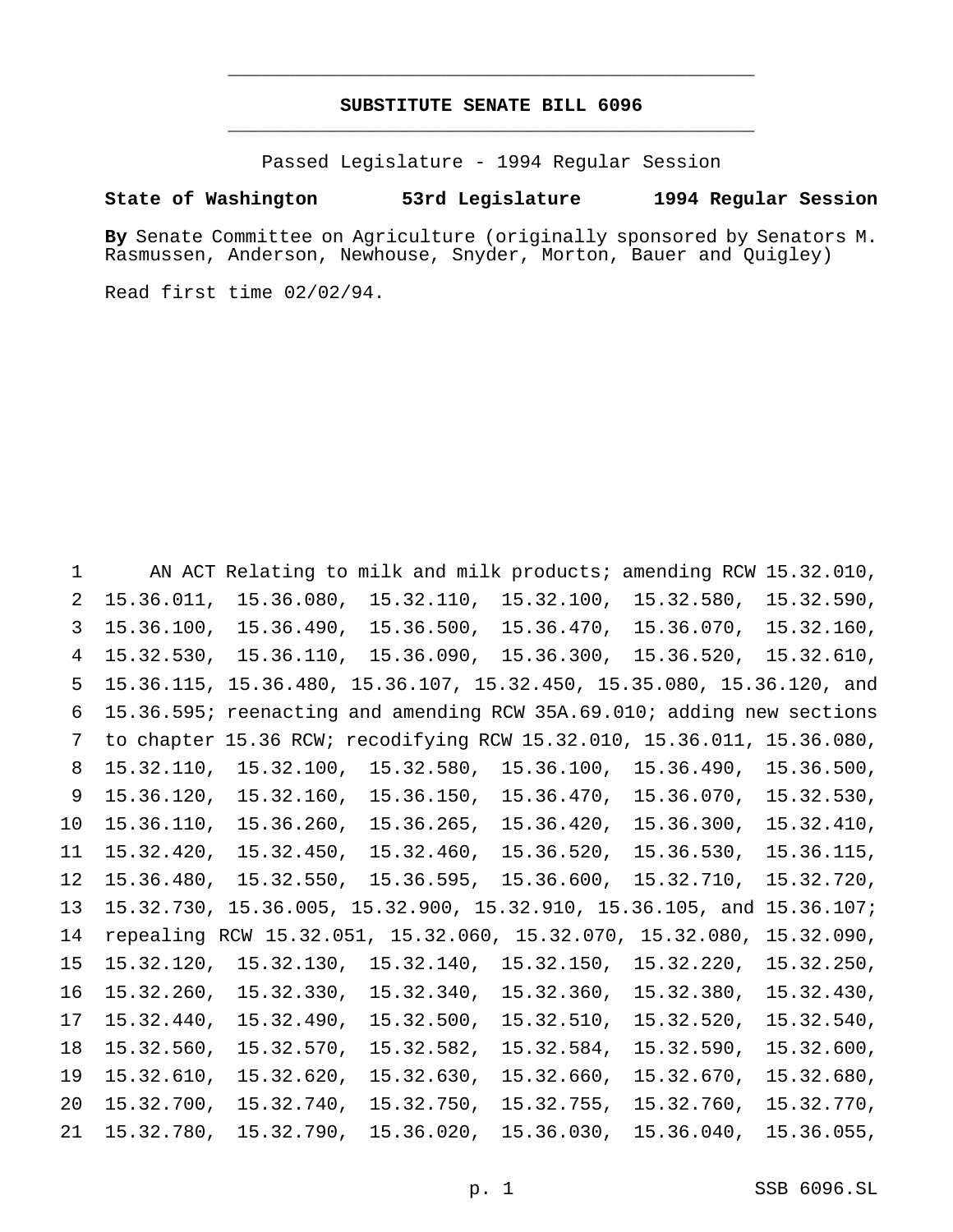15.36.060, 15.36.075, 15.36.090, 15.36.140, 15.36.155, 15.36.160, 15.36.165, 15.36.170, 15.36.175, 15.36.180, 15.36.185, 15.36.190, 15.36.195, 15.36.200, 15.36.205, 15.36.210, 15.36.215, 15.36.220, 15.36.225, 15.36.230, 15.36.235, 15.36.240, 15.36.245, 15.36.250, 15.36.255, 15.36.270, 15.36.280, 15.36.320, 15.36.325, 15.36.330, 15.36.335, 15.36.340, 15.36.345, 15.36.350, 15.36.355, 15.36.360, 15.36.365, 15.36.370, 15.36.375, 15.36.380, 15.36.385, 15.36.390, 15.36.395, 15.36.400, 15.36.405, 15.36.410, 15.36.415, 15.36.425, 15.36.430, 15.36.440, 15.36.460, 15.36.510, 15.36.540, 15.36.550, 15.36.590, and 15.36.900; and prescribing penalties.

BE IT ENACTED BY THE LEGISLATURE OF THE STATE OF WASHINGTON:

## **PART I DEFINITIONS**

 NEW SECTION. **Sec. 101.** This chapter is intended to enact state legislation that safeguards the public health and promotes public welfare by: (1) Protecting the consuming public from milk or milk products that are: (a) Unsafe; (b) produced under unsanitary conditions; (c) do not meet bacterial standards under the PMO; or (d) below The Quality Standards under Title 21 C.F.R. or administrative rules and orders adopted under this chapter; and (2) requiring licensing of all aspects of the dairy production and processing industry.

 **Sec. 102.** RCW 15.32.010 and 1989 c 354 s 1 are each amended to read as follows:

25 For the purpose of  $\underline{this}$  chapter  $((15.32 \text{ RCW}))$ :

26 (("Supervisor" means the supervisor of the dairy and food division;

27 "Dairy" means a place where milk from one or more cows or goats is 28 produced for sale;

 "Creamery" means a structure wherein milk or cream is manufactured 30 into butter for sale;

 "Milk plant" means a structure wherein milk is bottled, 32 pasteurized, clarified, or otherwise processed;

 "Cheese factory" means a structure where milk is manufactured into 34 cheese;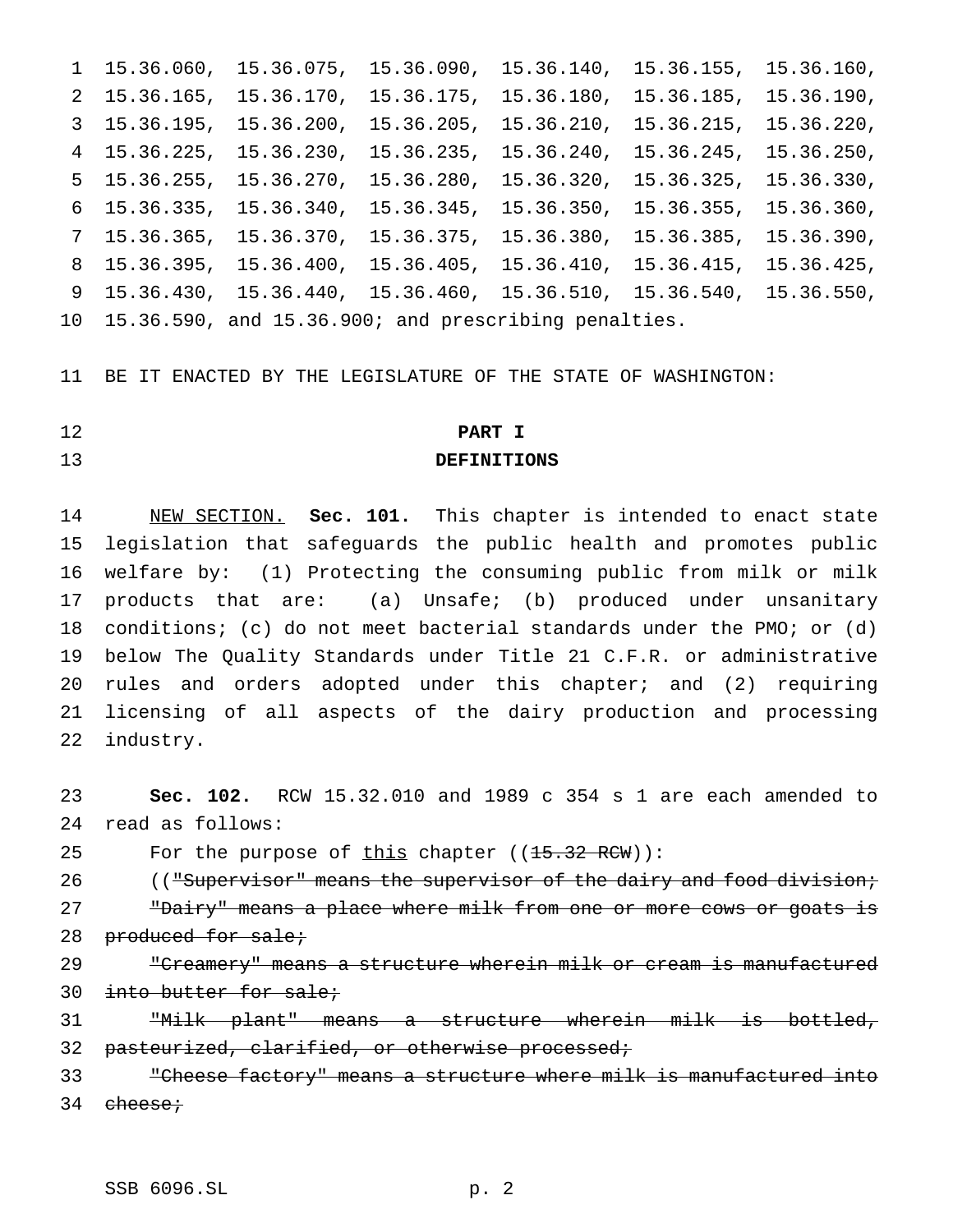1 "Factory of milk products" means a structure, other than a 2 creamery, milk plant, cheese factory, milk condensing plant or ice 3 cream factory, where milk or any of its products is manufactured, 4 changed, or compounded into another article, or where butter is cut or 5 wrapped; except freezing of ice cream from a mix compounded in a 6 licensed creamery, milk plant, cheese factory, milk condensing plant or 7 ice cream factory; 8 "Milk condensing plant" means a structure where milk is condensed 9 or evaporated; 10 "Ice cream factory" means a structure which complies with the 11 sanitary requirements of RCW 15.32.080, where ice cream mix is produced 12 for sale or distribution, and may include freezing such mix into ice 13 cream; 14 "Counter ice cream freezer" means counter type freezing machines 15 usually operated in retail establishments; 16 "Sterilized milk" means milk that has been heated under six pounds 17 o<del>f steam pressure and maintained thereat for not less than twenty</del> 18 minutes; 19 "Modified milk" means milk that has been altered in composition to 20 conform to special nutritional requirements; 21 "Milk product" means an article manufactured or compounded from 22 milk, whether or not the milk conforms to the standards and definitions 23 herein; 24 "Milk byproduct" means a product of milk derived or made therefrom 25 after the removal of the milk fat or milk solids in the process of 26 making butter or cheese, and includes skimmed milk, buttermilk, whey, 27 casein, and milk powder; 28 The Butter" means the product made by gathering the fat of pasteurized 29 milk or cream into a mass containing not less than eighty percent of 30 milk fat, and which also contains a small portion of other milk 31 constituents, with or without harmless coloring matter; 32 "Renovated butter" means butter that has been reduced to a liquid 33 state by melting and drawing off the liquid or butter oil, and has 34 thereafter been churned or manipulated in connection with milk, cream, 35 or other product of milk; 36 "Reworked butter" means the product obtained by mixing or

37 rechurning butter made on different dates or at different places: 38 PROVIDED, That the mixing of remnants from one day's churning or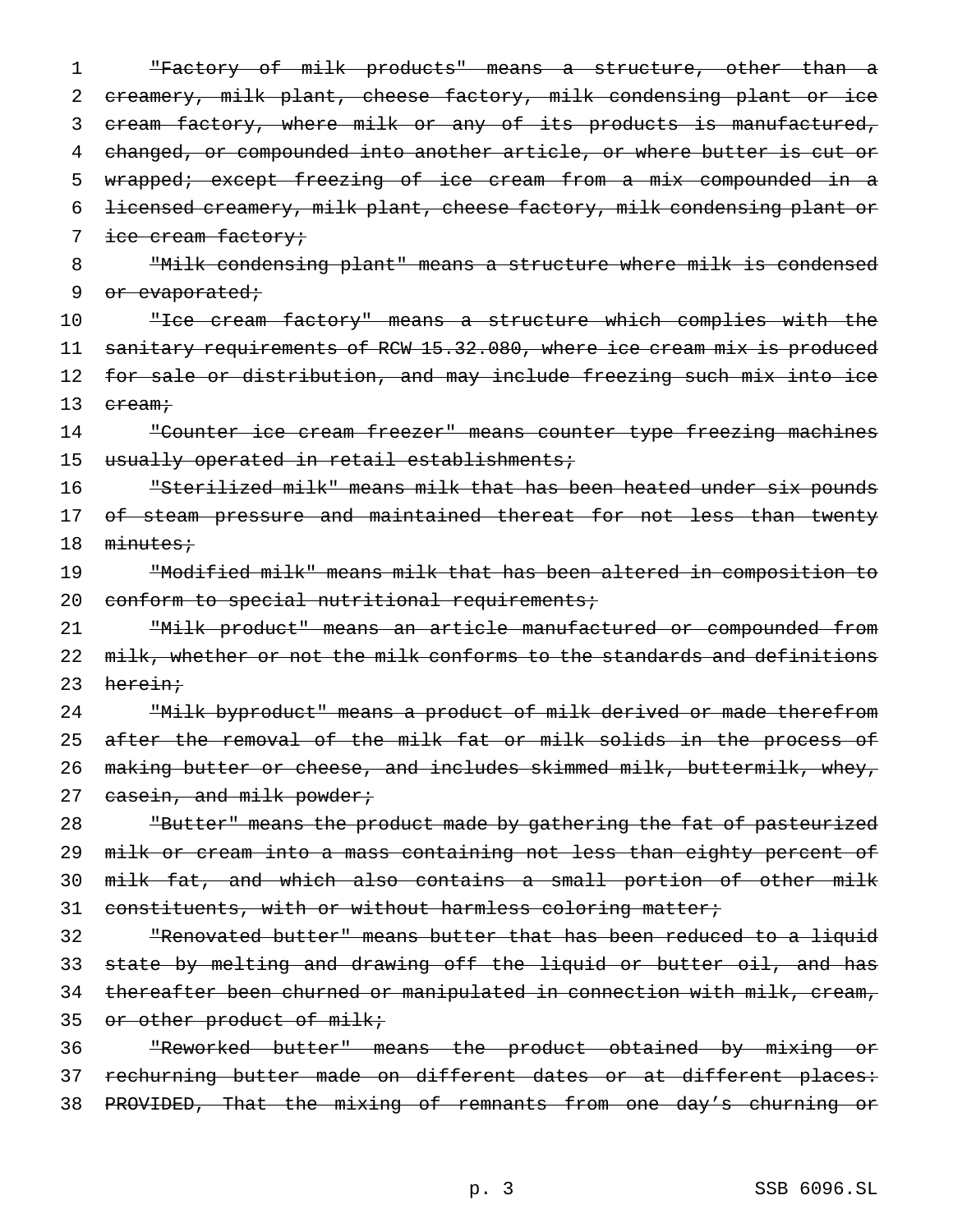1 cutting with butter from the churning of the same creamery on the next 2 day shall not make the product reworked butter;

 "Butter substitute" means a compound of vegetable oils with milk fats or milk solids and all compounds of milk fats or milk solids with 5 butter when the compound contains less than eighty percent of milk fat; "Oleomargarine" means all manufactured substances, extracts, mixtures, or compounds, including mixtures or compounds with butter, known as oleomargarine, oleo, oleomargarine oil, butterine, lardine, suine, and neutral, and includes all lard and tallow extracts and 10 mixtures and compounds of tallow, beef fat, suet, lard, lard oil, intestinal fat and offal fat made in imitation or semblance of butter 12 or calculated or intended to be sold as butter;

13 "Cheese" means any of the cheeses as described in Title 21 of the 14 code of federal regulations part 133;

15 Thitation cheese" means any article, substance, or compound, other 16 than that produced from pure milk or from the cream from pure milk, 17 which is made in the semblance of cheese and designed to be sold or 18 used as a substitute for cheese. The use of salt, lactic acid, or 19 pepsin, and harmless coloring matter in cheese shall not render the 20 true product an imitation. Nothing herein shall prevent the use of 21 pure skimmed milk in the manufacture of cheese;

22 "Milk vendor" or "milk dealer" means any person who sells, 23 furnishes or delivers milk, skimmed milk, buttermilk, or cream in any  $24$  manner.)

25 "Adulterated milk" means milk that is deemed adulterated under 26 appendix L of the PMO.

27 The assist processing" means the process by which milk or milk 28 products have been subjected to sufficient heat processing and packaged 29 in a hermetically sealed container so as to meet the standards of the 30 PMO.

31 "Colostrum milk" means milk produced within ten days before or 32 until practically colostrum free after parturition.

 "DMO" means supplement I, the recommended sanitation ordinance for 34 grade A condensed and dry milk products and condensed and dry whey, to the PMO published by the United States public health service, food and drug administration.

37 "Dairy farm" means a place or premises where one or more cows, 38 goats, or other mammals are kept, a part or all of the milk or milk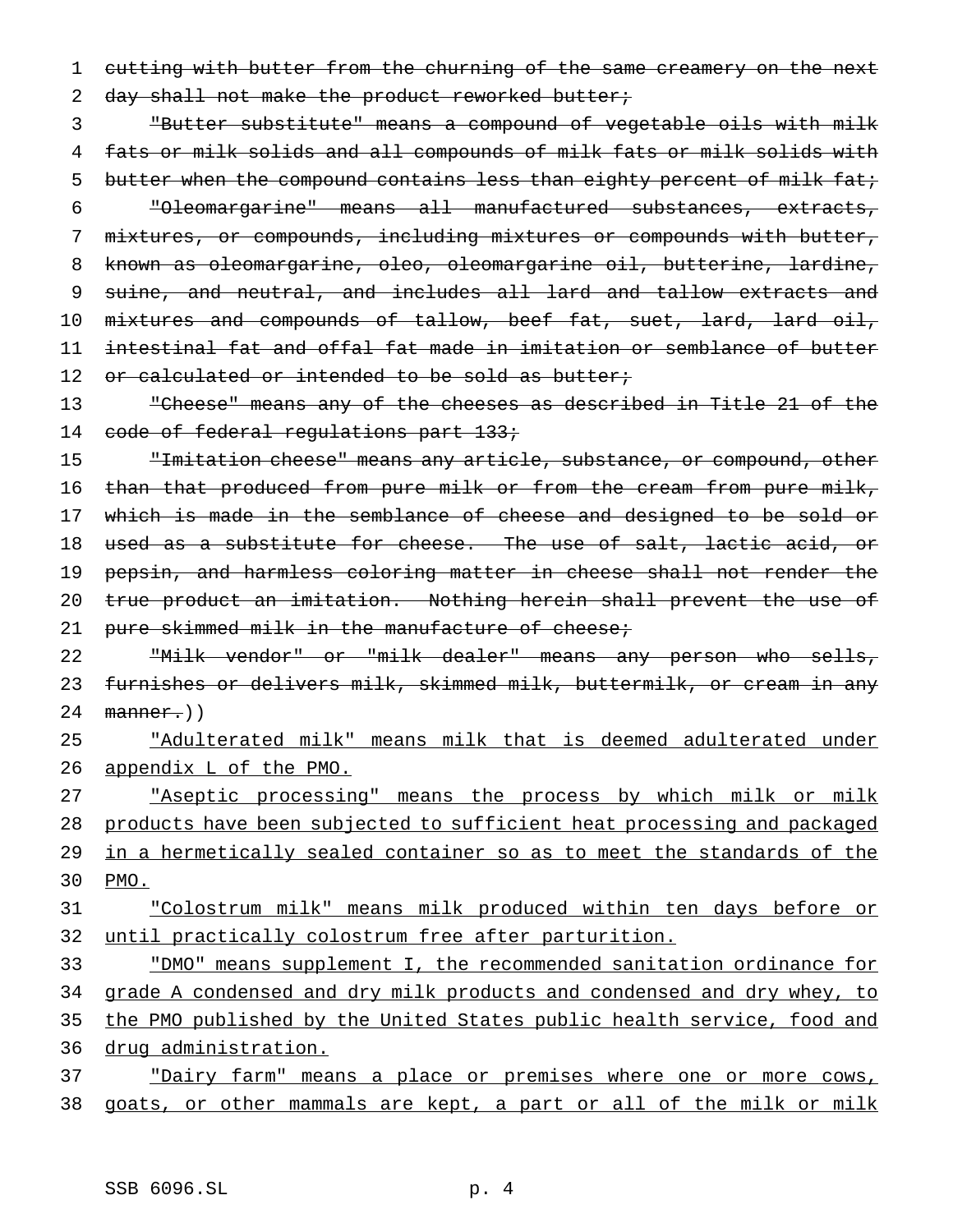products from which is sold or offered for sale to a milk processing plant, transfer station, or receiving station.

 "Dairy technician" means any person who takes samples of milk or cream or fluid derivatives thereof, on which sample tests are to be made as a basis of payment, or who grades, weighs, or measures milk or cream or the fluid derivatives thereof, the grade, weight, or measure to be used as a basis of payment, or who operates equipment wherein 8 milk or products thereof are pasteurized.

"Department" means the state department of agriculture.

**"Director"** means the director of agriculture of the state of Washington or the director's duly authorized representative.

12 Thistributor" means a person other than a producer who offers for 13 sale or sells to another, milk or milk products.

 "Grade A milk processing plant" means any milk processing plant 15 that meets all of the standards of the PMO to process grade A pasteurized milk or milk products.

 "Grade A pasteurized milk" means grade A raw milk that has been pasteurized.

 "Grade A raw milk" means raw milk produced upon dairy farms conforming with all of the items of sanitation contained in the PMO, in 21 which the bacterial plate count does not exceed twenty thousand per 22 milliliter and the coliform count does not exceed ten per milliliter as determined in accordance with RCW 15.36.110.

 "Grade A raw milk for pasteurization" means raw milk produced upon dairy farms conforming with all of the same items of sanitation contained in the PMO of grade A raw milk, and the bacterial plate count, as delivered from the farm, does not exceed eighty thousand per milliliter as determined in accordance with RCW 15.36.110.

 "Grade C milk" is milk that violates any of the requirements for grade A milk but that is not deemed to be adulterated.

 "Homogenized" means milk or milk products which have been treated to ensure breakup of the fat globules to an extent consistent with the 33 requirements outlined in the PMO.

34 "Milk" means the lacteal secretion, practically free of colostrum, obtained by the complete milking of one or more healthy cows, goats, or other mammals.

37 Thilk hauler" means a person who transports milk or milk products in bulk to or from a milk processing plant, receiving station, or transfer station.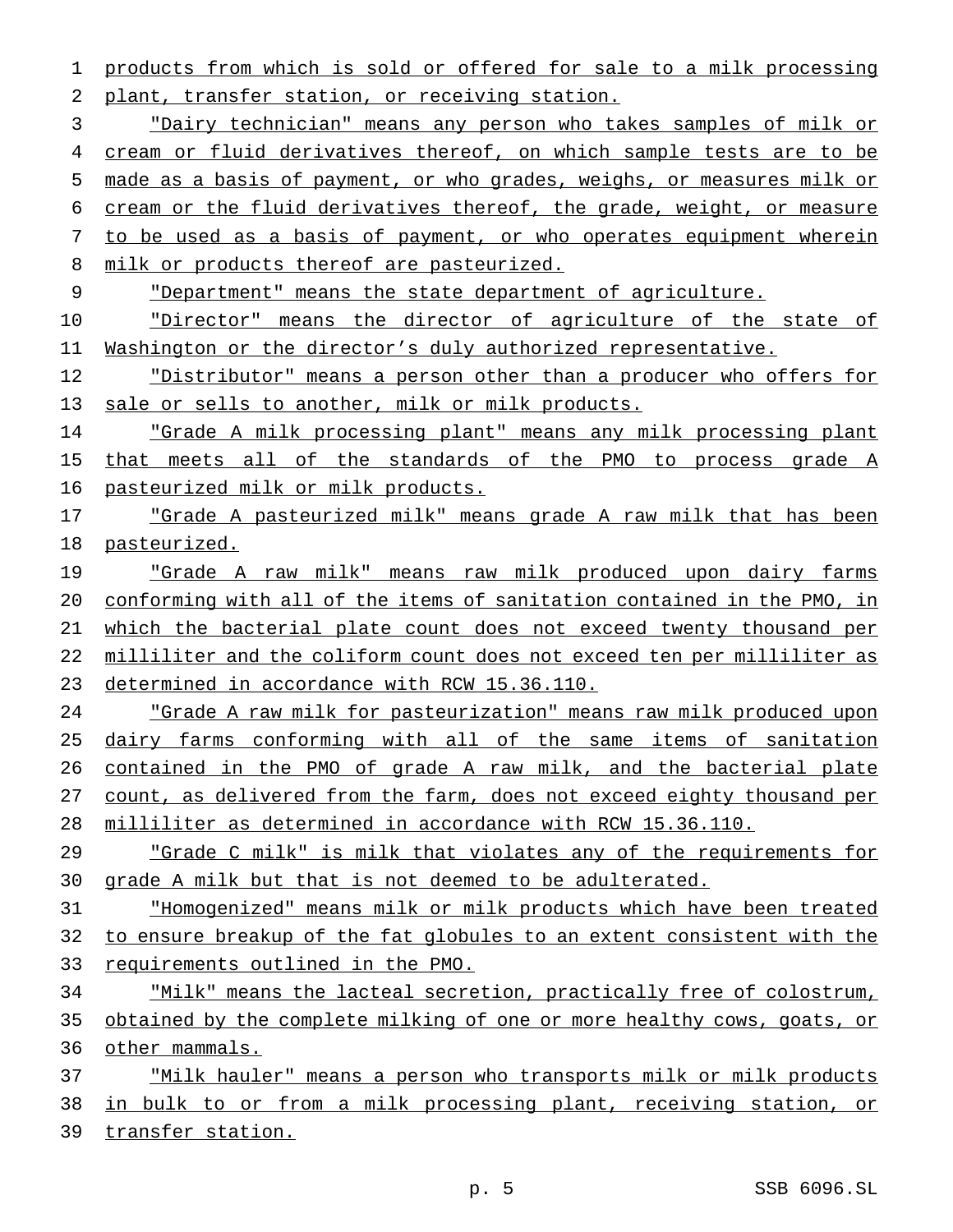"Milk processing" means the handling, preparing, packaging, or processing of milk in any manner in preparation for sale as food, as defined in chapter 69.04 RCW. Milk processing does not include milking 4 or producing milk on a dairy farm that is shipped to a milk processing plant for further processing. "Milk processing plant" means a place, premises, or establishment where milk or milk products are collected, handled, processed, stored, bottled, pasteurized, aseptically processed, bottled, or prepared for distribution, except an establishment whose activity is limited to retail sales. "Milk products" means the product of a milk manufacturing process. "Misbranded milk" means milk or milk products that carries a grade label unless such grade label has been awarded by the director and not revoked, or that fails to conform in any other respect with the 15 statements on the label. "Official brucellosis adult vaccinated cattle" means those cattle, officially vaccinated over the age of official calfhood vaccinated cattle, that the director has determined have been commingled with, or kept in close proximity to, cattle identified as brucellosis reactors, and have been vaccinated against brucellosis in a manner and under the conditions prescribed by the director after a hearing and under rules 22 adopted under chapter 34.05 RCW, the administrative procedure act. "Official laboratory" means a biological, chemical, or physical laboratory that is under the direct supervision of the state or a local regulatory agency. "Officially designated laboratory" means a commercial laboratory authorized to do official work by the department, or a milk industry laboratory officially designated by the department for the examination 29 of grade A raw milk for pasteurization and commingled milk tank truck samples of raw milk for antibiotic residues and bacterial limits. "PMO" means the grade "A" pasteurized milk ordinance published by 32 the United States public health service, food and drug administration. "Pasteurized" means the process of heating every particle of milk 34 or milk product in properly designed and operated equipment to the temperature and time standards specified in the PMO. "Person" means an individual, partnership, firm, corporation, 37 company, trustee, or association.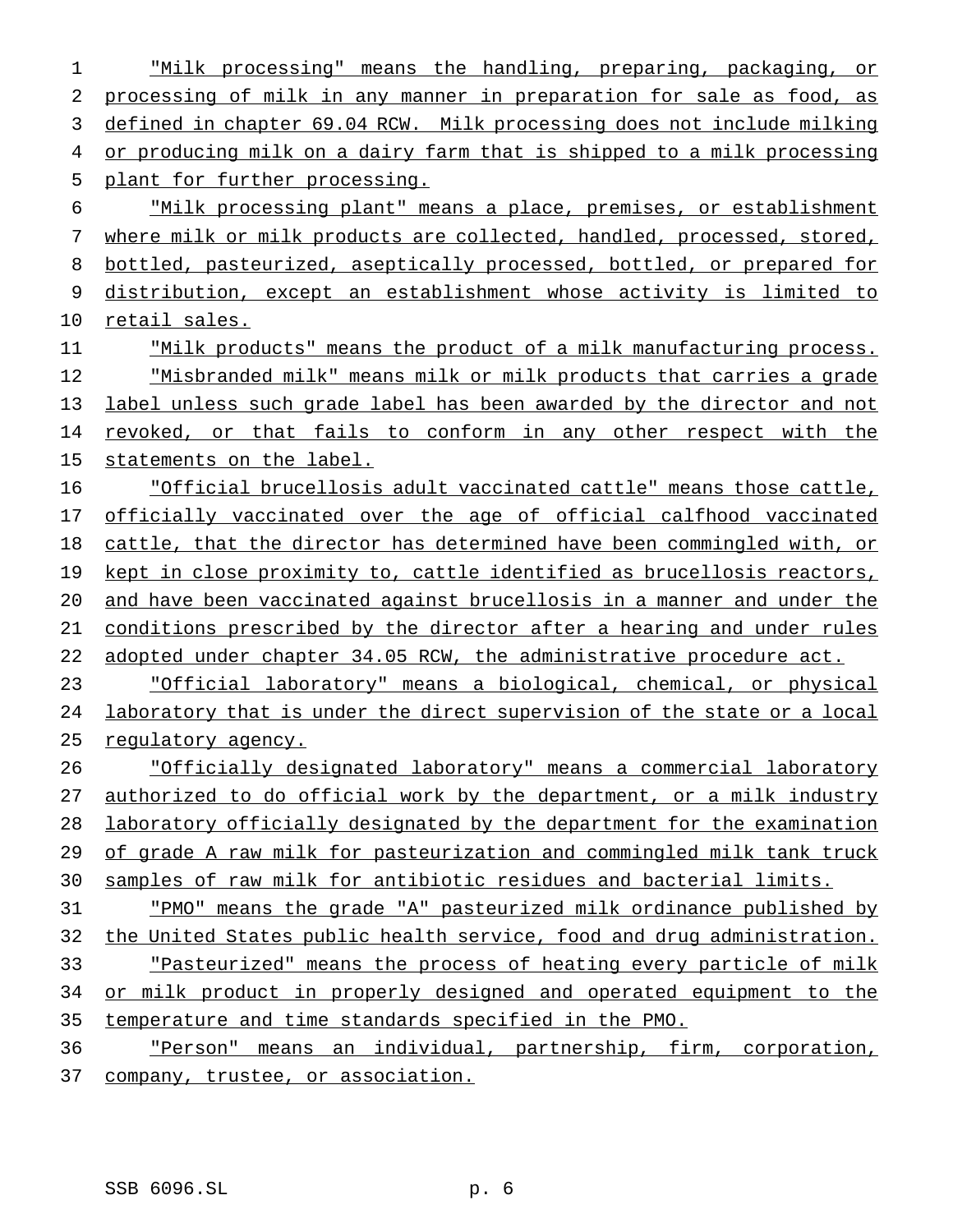"Producer" means a person or organization who operates a dairy farm and provides, sells, or offers milk for sale to a milk processing 3 plant, receiving station, or transfer station.

4 The receiving station" means a place, premises, or establishment where raw milk is received, collected, handled, stored, or cooled and prepared for further transporting.

 "Sale" means selling, offering for sale, holding for sale, 8 preparing for sale, trading, bartering, offering a gift as an inducement for sale of, and advertising for sale in any media.

10 Transfer station" means any place, premises, or establishment where milk or milk products are transferred directly from one milk tank 12 truck to another.

 "Ultrapasteurized" means the process by which milk or milk products 14 have been thermally processed in accordance with the time and 15 temperature standards of the PMO, so as to produce a product which has an extended shelf life under refrigerated conditions.

 "Ungraded processing plant" means a milk processing plant that meets all of the standards of the PMO to produce milk products other than grade A milk or milk products.

 "Wash station" means a place, facility, or establishment where milk tanker trucks are cleaned in accordance with the standards of the PMO. All dairy products mentioned in this chapter mean those fit or used

for human consumption.

 **Sec. 103.** RCW 15.36.011 and 1989 c 354 s 13 are each amended to read as follows:

26 The director of agriculture( $(\tau)$ ) may:

 (1) Adopt rules necessary to carry out the purposes of chapters 15.36 and 15.38 RCW, however the rules may not restrict the display or promotion of products covered under this section.

30 (2) By rule,  $((\text{may}) )$  establish  $((\text{and}/\text{or} ))_+$  amend, or both, definitions and standards for milk and milk products. Such definitions and standards established by the director shall conform, insofar as practicable, with the definitions and standards for milk and milk 34 products ((promulgated)) adopted by the federal food and drug administration. The director of agriculture, by rule, may likewise 36 establish  $((\text{and/or}))_{\perp}$  amend, or both, definitions and standards for products whether fluid, powdered or frozen, compounded or manufactured to resemble or in semblance or imitation of genuine dairy products as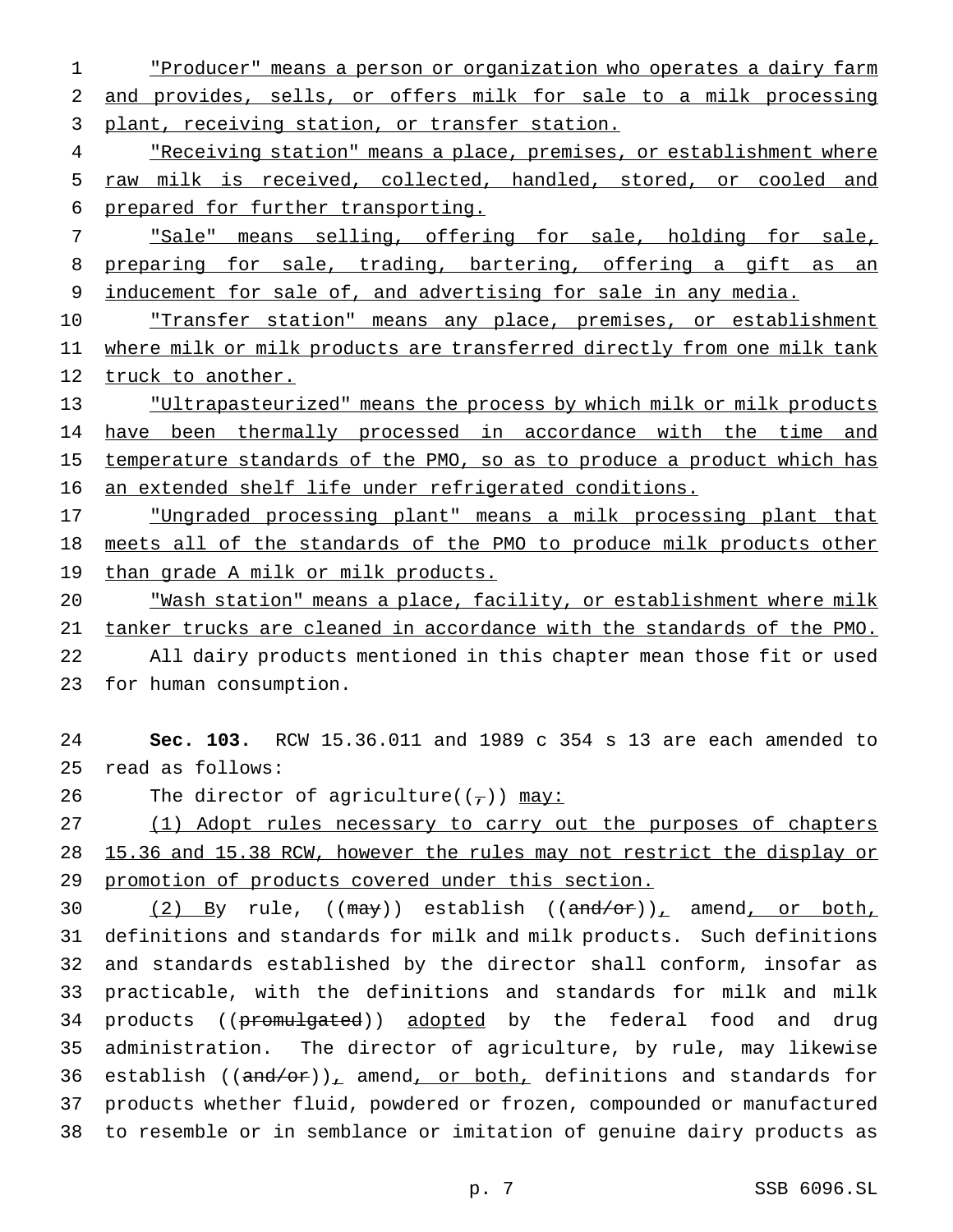1 defined under the provisions of ((RCW 15.32.120, 15.36.011, 15.36.075, 15.36.540 and 15.36.600 or chapter 15.32 RCW as enacted or hereafter 3 amended)) this chapter. Such products made to resemble or in semblance or imitation of genuine dairy products shall conform with all the provisions of chapter 15.38 RCW and be made wholly of nondairy products.

 All such products compounded or manufactured to resemble or in semblance or imitation of a genuine dairy product shall set forth on the container or labels the specific generic name of each ingredient used.

 In the event any product compounded or manufactured to resemble or in semblance or imitation of a genuine dairy product contains vegetable fat or oil, the generic name of such fat or oil shall be set forth on the label. If a blend or variety of oils is used, the ingredient statement shall contain the term "vegetable oil" in the appropriate place in the ingredient statement, with the qualifying phrase following the ingredient statement, such as "vegetable oils are soybean, cottonseed and coconut oils" or "vegetable oil, may be cottonseed, coconut or soybean oil."

 The labels or containers of such products compounded or manufactured to resemble or in semblance or imitation of genuine dairy products shall not use dairy terms or words or designs commonly associated with dairying or genuine dairy products, except as to the extent that such words or terms are necessary to meet legal 25 requirements for labeling((<del>: PROVIDED, That</del>)). The term "nondairy" may be used as an informative statement.

27 (The director may adopt any other rules necessary to carry out the purposes of chapters 15.36 and 15.38 RCW: PROVIDED, That these rules 29 shall not restrict the display or promotion of products covered under 30 this section.))

 (3) By rule adopt the PMO, DMO, and supplemental documents by reference to establish requirements for grade A pasteurized and grade A raw milk.

 (4) Adopt rules establishing standards for grade A pasteurized and grade A raw milk that are more stringent than the PMO based upon current industry or public health information for the enforcement of 37 this chapter whenever he or she determines that any such rules are 38 necessary to carry out the purposes of this section and RCW 15.36.600 39 as recodified by this act. The adoption of ((all rules provided for in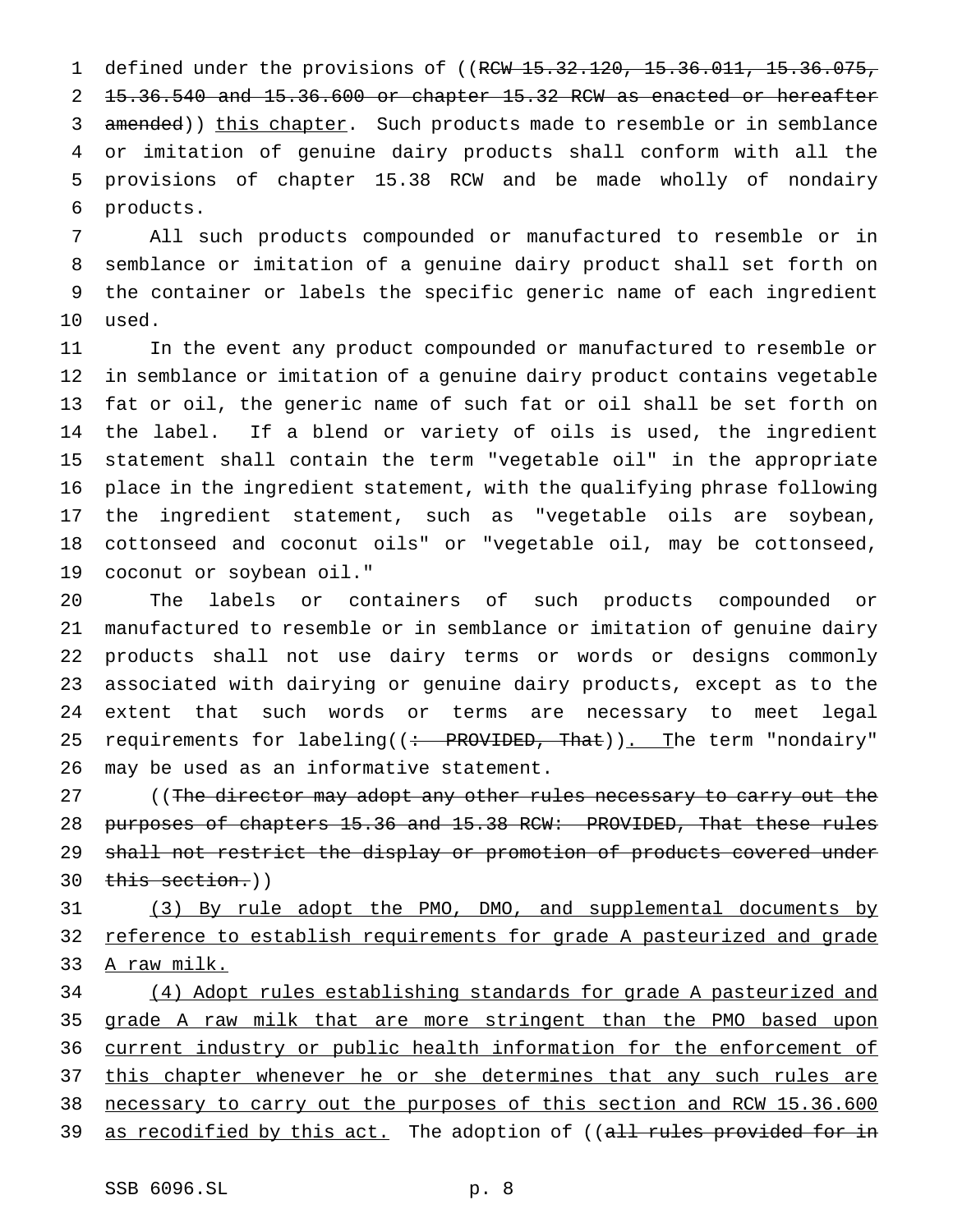this section shall be subject to the provisions of chapter 34.05 RCW as 2 enacted or hereafter amended concerning the adoption of)) rules under 3 this chapter, or the holding of a hearing in regard to a license issued 4 or that may be issued under this chapter are subject to the applicable provisions of chapter 34.05 RCW, the administrative procedure act. (5) By rule, certify an officially designated laboratory to analyze

 milk for standard of quality, adulteration, contamination, and unwholesomeness.

# **PART II**

## **PERMITS AND LICENSES**

 **Sec. 201.** RCW 15.36.080 and 1989 c 354 s 16 are each amended to read as follows:

 It shall be unlawful for any person to transport, or to sell, or offer for sale, or to have in storage where milk or milk products are sold or served, any milk or milk product defined in this chapter, who 16 does not possess an appropriate ((permit)) license from the director. 17 ((Every milk producer, milk distributor, milk hauler, and operator of a milk plant shall secure a permit to conduct such operation as defined in this chapter. Only a person who complies with the requirements of this chapter shall be entitled to receive and retain such a permit. Permits shall not be transferable with respect to 22 persons and/or locations.

23 Such a permit may be temporarily suspended by the director upon 24 violation by the holder of any of the terms of this chapter, or for interference with the director in the performance of his duties, or 26 revoked after an opportunity for a hearing by the director upon serious 27 or repeated violations.))

 NEW SECTION. **Sec. 202.** Every milk producer must obtain a milk producer's license to operate as a milk producer as defined in this chapter. A milk producer's license is not transferable with respect to persons or locations or both. The license, issued by the director upon approval of an application for the license and compliance with the provisions of this chapter, shall contain the license number, name, residence, and place of business, if any, of the licensee.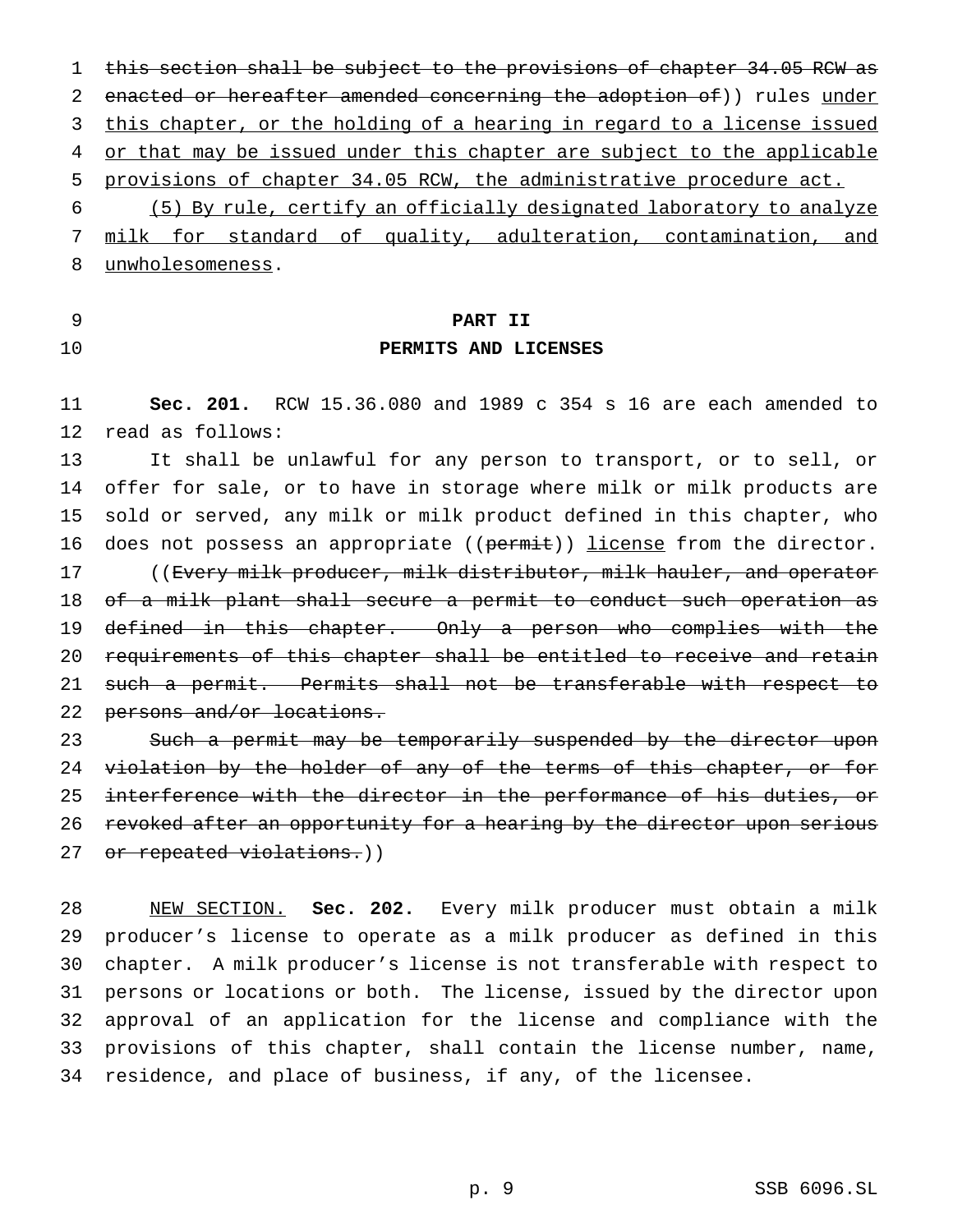1 **Sec. 203.** RCW 15.32.110 and 1991 c 109 s 2 are each amended to 2 read as follows:

 ((Every creamery, milk plant, shipping station, milk-condensing 4 plant, factory of milk products, and other person who receives or purchases milk or cream in bulk and by weight or measure or upon the basis of milk fat contained therein shall obtain annually a license to do so. The license shall be issued by the director upon payment of ten dollars and his being satisfied that the building or premises where the milk or cream is to be received is maintained in a sanitary condition 10 in accordance with the provisions of this chapter; except, such license shall not be required of persons purchasing milk or cream for their own 12 consumption nor of hotels, restaurants, boarding houses, eating houses, 13 bakeries, or candy manufacturing plants.

14 The license shall expire annually on a date set by rule by the 15 director, unless sooner revoked by the director, upon reasonable notice 16 to the licensee, for a failure to comply with the provisions of this 17 chapter, and the rules and regulations issued hereunder. License fees 18 shall be prorated where necessary to accommodate staggering of 19 expiration dates of a license or licenses.)) A milk processing plant 20 must obtain an annual milk processing plant license from the 21 department, which shall expire on a date set by rule by the director. 22 A milk processing plant may choose to process (1) grade A milk and milk 23 products, or (2) other milk products that are not classified grade A. 24 Only one license may be required to process milk; however, milk 25 processing plants must obtain the necessary endorsements from the 26 department in order to process products as defined for each type of 27 milk or milk product processing. License fees shall be prorated if 28 necessary to accommodate staggering of expiration dates. Application 29 for a license shall be on a form prescribed by the director and 30 accompanied by a twenty-five dollar annual license fee. The applicant 31 shall include on the application the full name of the applicant for the 32 license and the location of the milk processing plant he or she intends 33 to operate and any other necessary information. Upon the approval of 34 the application by the director and compliance with the provisions of 35 this chapter, including the applicable rules adopted under this chapter 36 by the department, the applicant shall be issued a license or a renewal 37 of a license.

## 38 Licenses shall be issued to cover only those products, processes, 39 and operations specified in the license application and approved for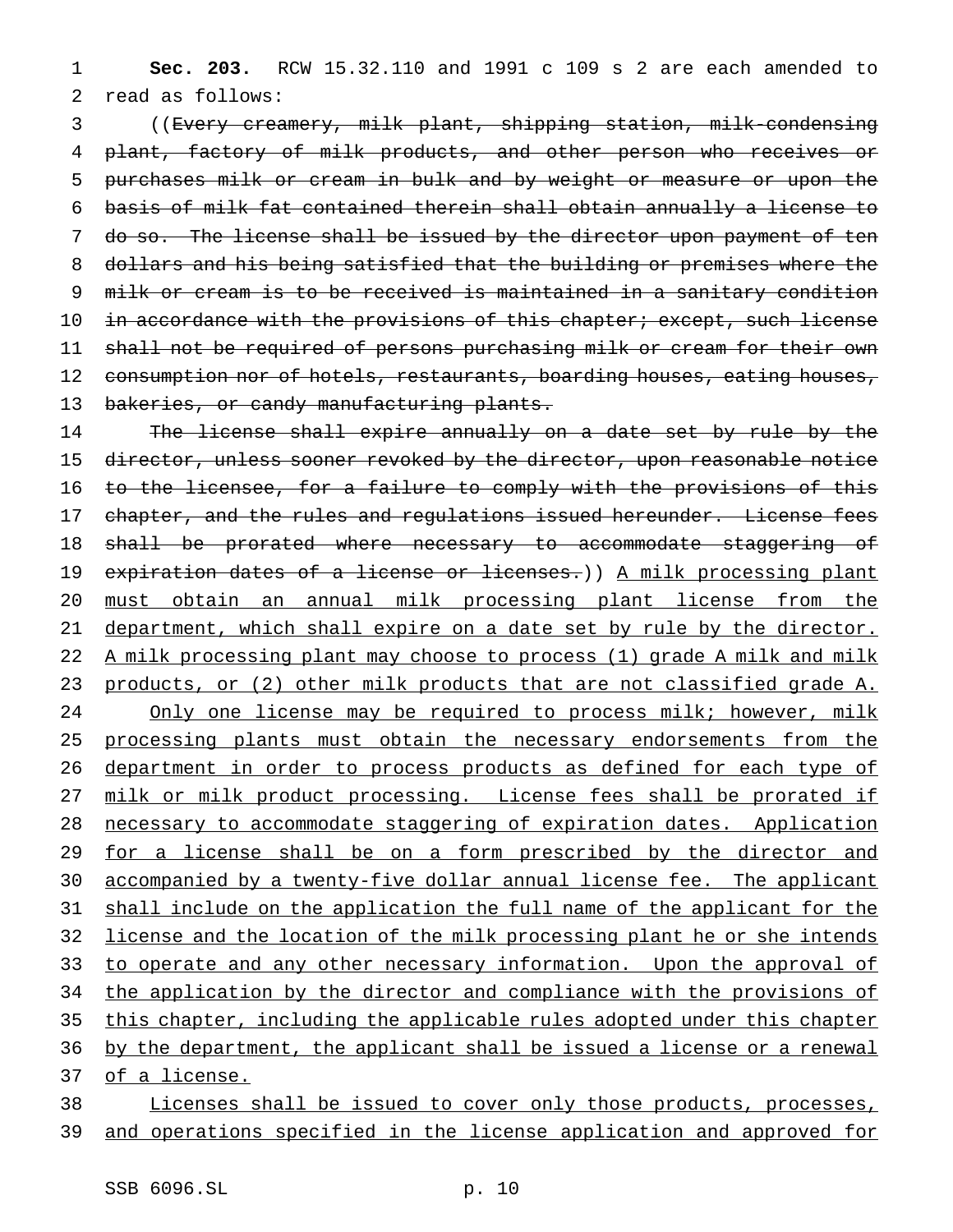1 licensing. If a license holder wishes to engage in processing a type 2 of milk product that is different than the type specified on the 3 application supporting the licensee's existing license and processing 4 that type of food product would require a major addition to or 5 modification of the licensee's processing facilities, the licensee 6 shall submit an amendment to the current license application. In such 7 a case, the licensee may engage in processing the new type of milk 8 product only after the amendment has been approved by the department. 9 A licensee under this section shall not be required to obtain a 10 milk ((vendor's)) distributor's license under this chapter or a food 11 processing plant license under chapter 69.07 RCW.

12 **Sec. 204.** RCW 15.32.100 and 1991 c 109 s 1 are each amended to 13 read as follows:

14 Every ((person who sells, offers or exposes for sale, barters, or 15 exchanges any milk or milk product as defined by rule under chapter 16 <del>15.36 RCW</del>)) distributor must have a milk ((vendor's)) distributor's 17 license (( $t\sigma$  do so)). The license shall not include retail stores or 18 restaurants that purchase milk prepackaged or bottled elsewhere for 19 sale at retail or establishments that sell milk only for consumption in 20 such establishment. Such license, issued by the director on 21 application and payment of a fee of ten dollars, shall contain the 22 license number, and name, residence and place of business, if any, of 23 the licensee. It shall be nontransferable, shall expire annually on a 24 date set by rule by the director, and ((may be revoked by the director, 25 upon reasonable notice to the licensee, for any violation of or failure 26 to comply with any provision of this chapter or any rule or regulation, 27 or order of the department, or any officer or inspector thereof.)) 28 license fees shall be prorated where necessary to accommodate 29 staggering of expiration dates of a license or licenses.

 NEW SECTION. **Sec. 205.** A milk hauler must obtain a milk hauler's license to conduct the operation under this chapter. A milk hauler's license is not transferable with respect to persons or locations or both. The license, issued by the director upon approval of an application for the license and compliance with the provisions of this chapter, shall contain the license number, name, residence, and place of business, if any, of the licensee.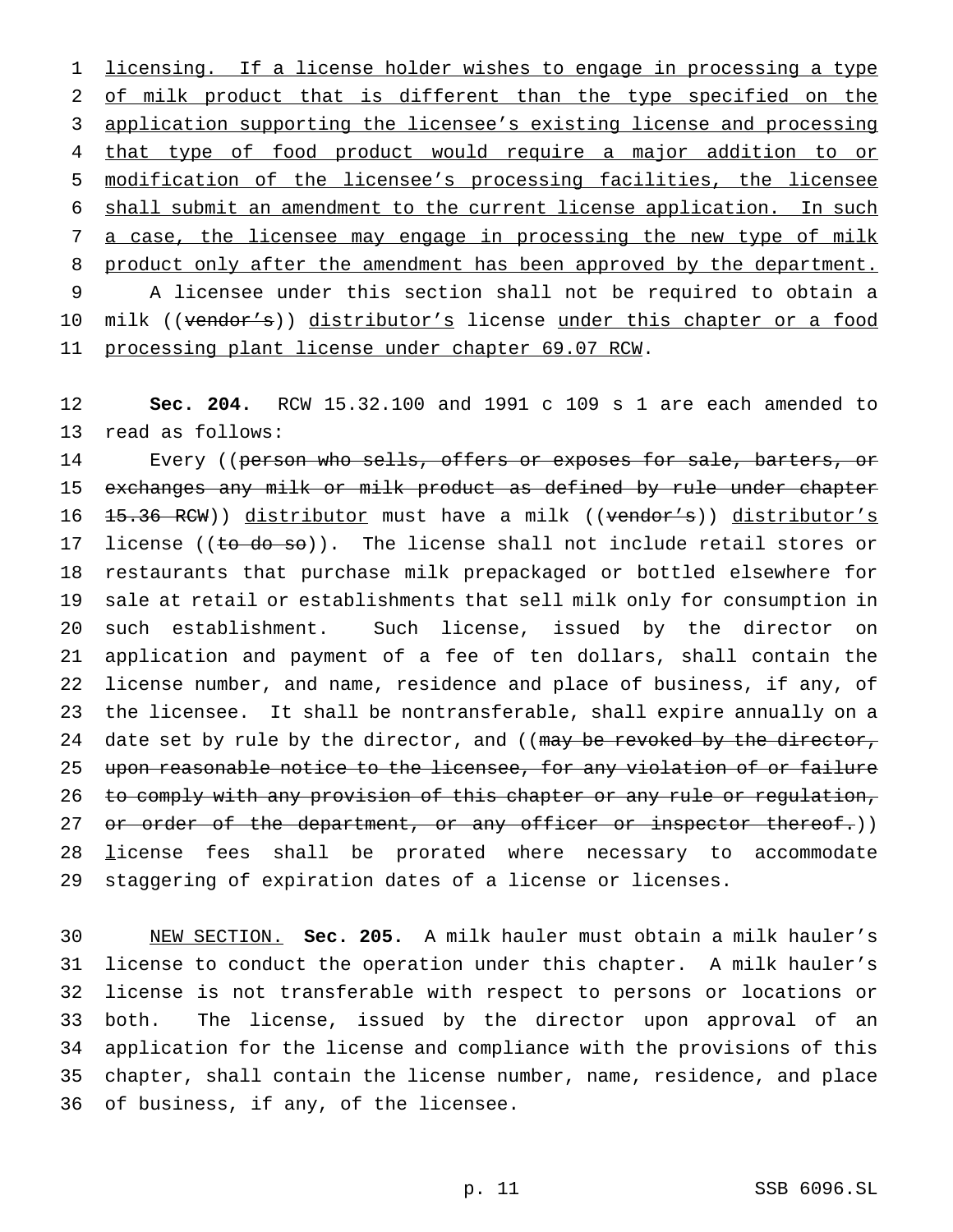1 **Sec. 206.** RCW 15.32.580 and 1963 c 58 s 6 are each amended to read 2 as follows:

3 ((Any person who tests milk or cream or the fluid derivatives 4 thereof, purchased, received, or sold on the basis of milk fat, nonfat 5 milk solids, or other components contained therein, or who takes 6 samples of milk or cream or fluid derivatives thereof, on which sample 7 tests are to be made as a basis of payment, or who grades, weighs, or 8 measures milk or cream or the fluid derivatives thereof, the grade, 9 weight, or measure to be used as a basis of payment, or who operates 10 equipment wherein milk or products thereof are pasteurized must hold)) 11 A dairy technician must obtain a dairy technician's license to conduct 12 operations under this chapter. Such license shall be limited to those 13 functions which the licensee has been found qualified by examination to 14 perform. Before issuing the license the director shall examine the 15 applicant as to his or her qualifications for the functions for which 16 application has been made.

17 Application for a license as a dairy technician shall be made upon 18 forms provided by the director, and shall be filed with the department. 19 The director may issue a temporary license to the applicant for such 20 period as may be prescribed and stated in the license, not to exceed 21 sixty days, but the license may not be renewed to extend the period 22 beyond sixty days.

23 The initial application for a dairy technician's license must be 24 accompanied by a license fee of ten dollars. If it is not necessary 25 that an examination be given, the fee for renewal of the license is 26 five dollars. For circumstance that require an examination the renewal 27 fee is ten dollars. All dairy technicians' licenses shall expire 28 biennially on a date set by rule by the director. License fees shall 29 be prorated where necessary to accommodate staggering of expiration 30 dates of a license or licenses.

31 **Sec. 207.** RCW 15.32.590 and 1963 c 58 s 9 are each amended to read 32 as follows:

33 Licensed dairy technicians shall personally take all samples, 34 conduct all tests, and determine all weights and grades of milk (( $\sigma$ 35 cream)) and milk products bought, sold, or delivered upon the basis of 36 weight or grade or on the basis of the milk fat, nonfat milk solids, or 37 other components contained therein. Each licensee shall keep a 38 ((carbon)) copy of every original report of each test, weight, or grade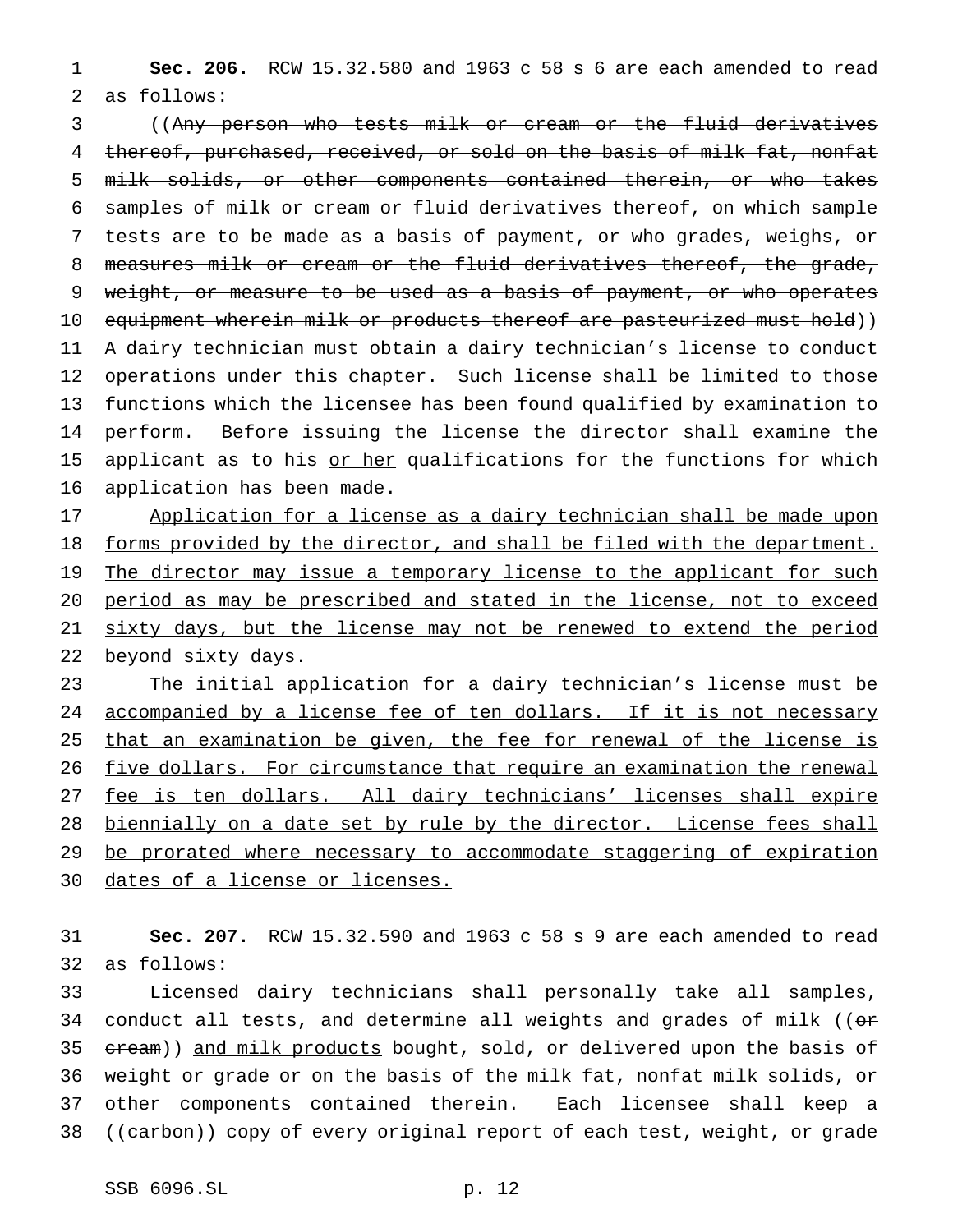1 made by him or her for a period of two months after making ((same, in 2 a locked container, but subject to inspection at all times by the 3 director or his agent)) the report. No unfair, fraudulent, or 4 manipulated sample shall be taken or delivered for analysis.

 NEW SECTION. **Sec. 208.** A wash station operator must obtain a milk wash station license to conduct the operation under this chapter for all wash stations separate from a milk processing plant. A milk wash station license is not transferable with respect to persons or locations or both. The license, issued by the director upon approval of an application for such license and compliance with the provisions of this chapter, shall contain the license number, name, residence, and place of business, if any, of the licensee.

13 **Sec. 209.** RCW 15.36.100 and 1961 c 11 s 15.36.100 are each amended 14 to read as follows:

15 ((Prior to the issuance of a permit and at least once every six 16 months)) The director shall inspect all dairy farms and all milk 17 processing plants prior to issuance of a license under this chapter and 18 at a frequency determined by the director by rule: PROVIDED, That the 19 director may accept the results of periodic industry inspections of 20 producer dairies if such inspections have been officially checked 21 periodically and found satisfactory. In case the director discovers 22 the violation of any item of ((sanitation)) grade requirement, he or 23 she shall make a second inspection after a lapse of such time as he or 24 she deems necessary for the defect to be remedied, but not before the 25 lapse of three days, and the second inspection shall be used in 26 determining compliance with the grade requirements of this chapter. 27 Any violation of the same requirement of this chapter on such 28 reinspection shall call for immediate degrading or summary suspension 29 of ((permit)) the license in accordance with the requirements of 30 chapter 34.05 RCW.

31 One copy of the inspection report detailing the grade requirement 32 violations shall be posted by the director in a conspicuous place upon 33 an inside wall of one of the dairy farm or milk processing plant 34 buildings, and said inspection report shall not be defaced or removed 35 by any person except the director. Another copy of the inspection 36 report shall be filed with the records of the director.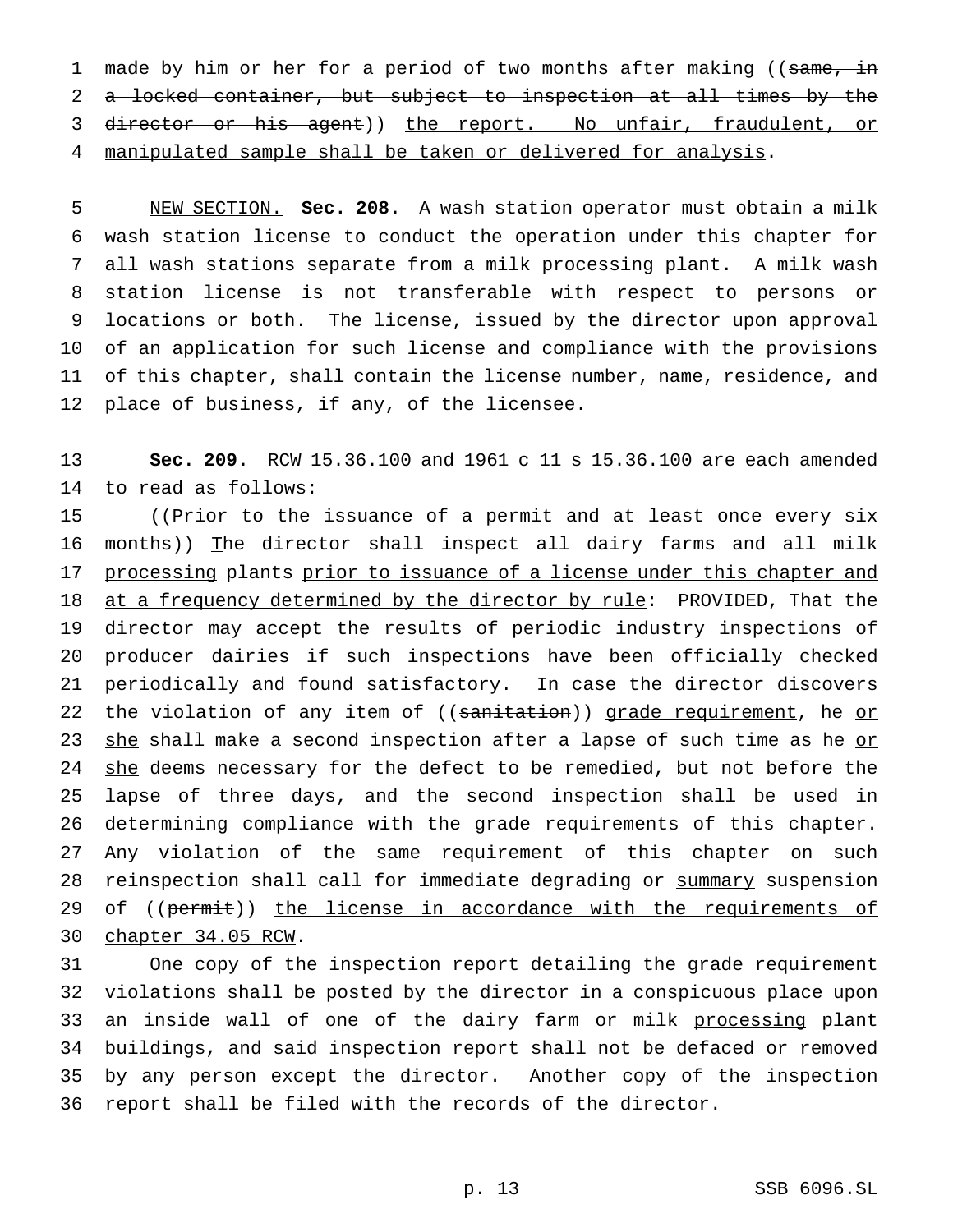1 Every milk producer and distributor shall ((upon the request of the 2 director permit him)) permit the director access to all parts of the establishment during the working hours of the producer or distributor, 4 which shall at a minimum include the hours from 8 a.m. to 5 p.m., and every distributor shall furnish the director, upon his or her request, for official use only, samples of any milk product for laboratory analysis, a true statement of the actual quantities of milk and milk products of each grade purchased and sold, together with a list of all sources, records of inspections and tests, and recording thermometer charts.

 **Sec. 210.** RCW 15.36.490 and 1961 c 11 s 15.36.490 are each amended to read as follows:

 Except as permitted in this section, no milk producer or distributor shall transfer milk or milk products from one container to another on the street, or in any vehicle, or store, or in any place except a bottling or milk room especially used for that purpose.

 Milk and milk products sold in the distributor's containers in quantities less than one gallon shall be delivered in standard milk bottles or in single-service containers. It shall be unlawful for hotels, soda fountains, restaurants, groceries, hospitals, and similar establishments to sell or serve any milk or milk products except in the individual original container in which it was received from the distributor or from a bulk container equipped with an approved dispensing device: PROVIDED, That this requirement shall not apply to cream consumed on the premises, which may be served from the original bottle or from a dispenser approved for such service.

 It shall be unlawful for any hotel, soda fountain, restaurant, grocery, hospital, or similar establishment to sell or serve any milk or milk product which has not been maintained, while in its possession, 30 at a temperature of ((fifty)) forty-five degrees Fahrenheit or less. If milk or milk products are stored in water for cooling, the pouring lip of the container shall not be submerged.

 It shall be the duty of all persons to whom milk or milk products are delivered to clean thoroughly the containers in which such milk or milk products are delivered before returning such containers. Apparatus, containers, equipment, and utensils used in the handling, storage, processing, or transporting of milk or milk products shall not be used for any other purpose without the permission of the director.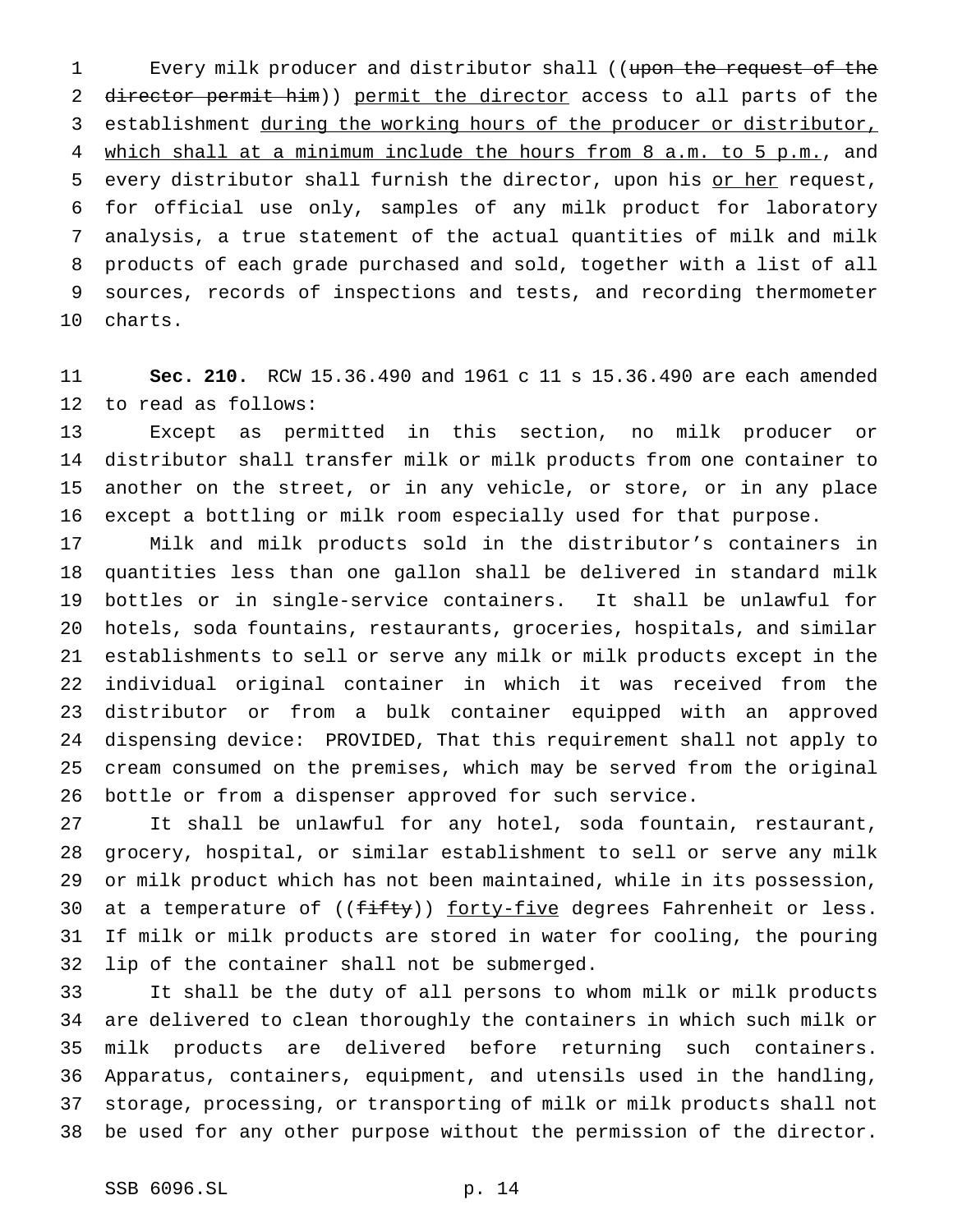The delivery of milk or milk products to and the collection of milk or milk products containers from residences in which cases of communicable disease transmissible through milk supplies exists shall be subject to the special requirements of the health officer.

5 ((Homogenized milk or homogenized cream shall not be mixed with 6 milk or cream which has not been homogenized if sold or offered for 7 sale as fluid milk or cream.))

8 **Sec. 211.** RCW 15.36.500 and 1961 c 11 s 15.36.500 are each amended 9 to read as follows:

10 Grade A milk and milk products from outside the state may not be 11 sold in the state of Washington unless produced and/or pasteurized 12 under provisions equivalent to the requirements of this chapter and the 13 PMO: PROVIDED, That the director shall satisfy himself or herself that 14 the authority having jurisdiction over the production and processing is 15 properly enforcing such provisions.

## 16 **PART III** 17 **MILK GRADING**

18 **Sec. 301.** RCW 15.36.470 and 1989 c 354 s 22 are each amended to 19 read as follows:

20 No milk or milk products shall be sold to the final consumer or to 21 restaurants, soda fountains, grocery stores, or similar establishments 22 except grade A ((milk)) pasteurized milk, or grade A ((milk-raw, and)) 23 raw milk. The director may revoke the ((permit)) license of any milk 24 distributor failing to qualify ((for one of the above grades)) as grade 25 A pasteurized or grade A raw, or in lieu thereof may degrade his or her 26 product to grade C and permit its sale as other than fluid milk or 27 grade A milk products during a period not exceeding thirty days ((or in 28 emergencies during such longer period as he may deem necessary)). In 29 the event of an emergency, the director may permit the sale of grade C 30 milk for more than thirty days.

31 **Sec. 302.** RCW 15.36.070 and 1961 c 11 s 15.36.070 are each amended 32 to read as follows:

33 No person shall produce, sell, offer, or expose for sale, or have 34 in possession with intent to sell, ((in the fluid state for direct 35 consumption as such,)) any milk or milk product which is adulterated,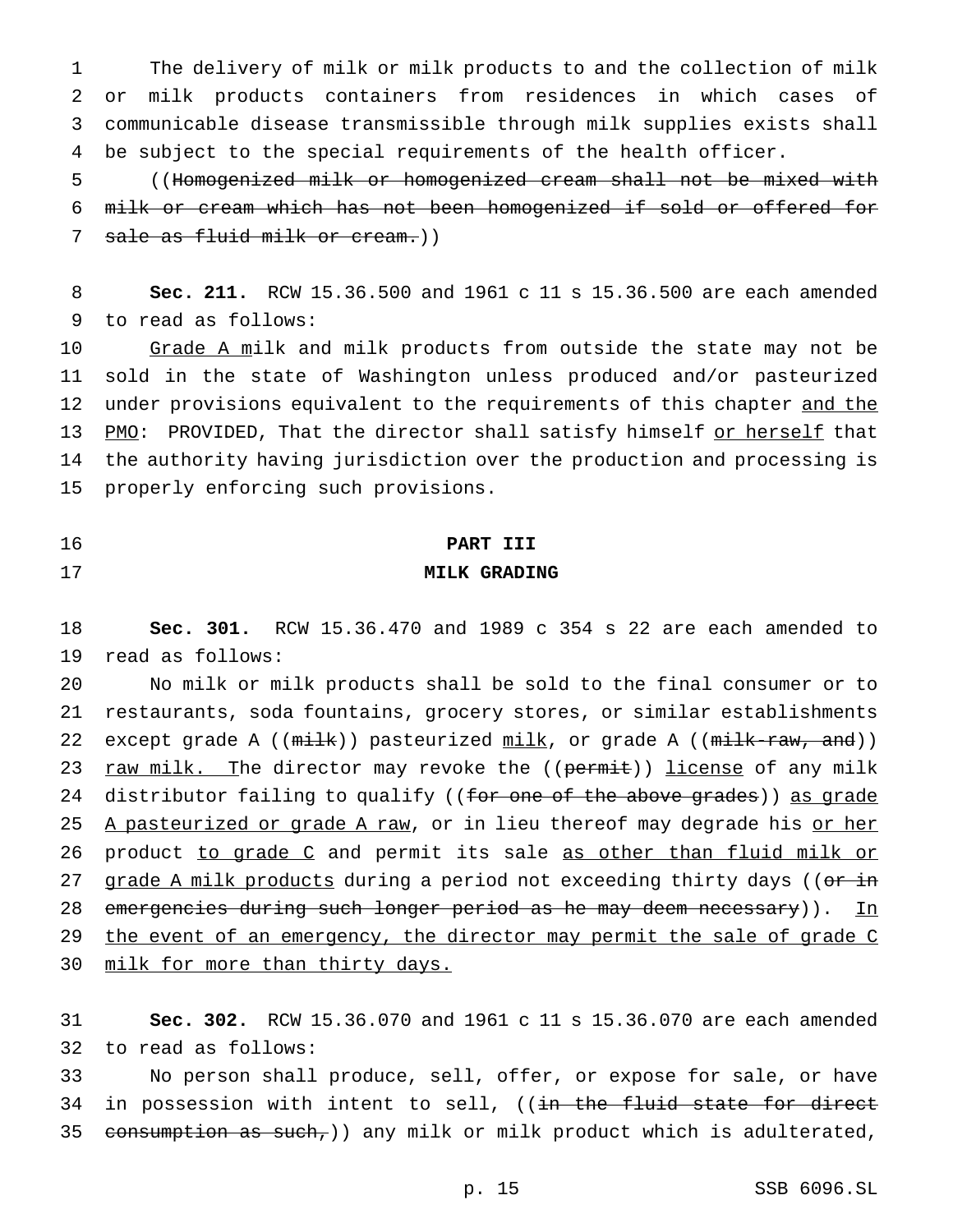misbranded, or ungraded. It shall be unlawful for any person, elsewhere than in a private home, to have in possession any adulterated, misbranded, or ungraded milk or milk products: PROVIDED, That in an emergency the sale of ungraded milk or milk products may be authorized by the director, in which case they shall be labeled "ungraded."

 Adulterated, misbranded, and/or ungraded milk or milk products may be impounded and disposed of by the director.

 **Sec. 303.** RCW 15.32.160 and 1981 c 321 s 1 are each amended to read as follows:

It is unlawful to sell, offer for sale, or deliver:

12 (1) Milk or products produced from milk from cows  $((\theta \hat{r}))_T$  goats, or other mammals affected with disease or of which the owner thereof has refused official examination and tests for disease: or

15 (2) Colostrum milk, ((meaning that produced within ten days before 16 or seven days after parturition, ) except that colostrum milk from cows that have been tested for brucellosis within sixty days of parturition may be made available to persons having multiple sclerosis, or other persons acting on their behalf, who, at the time of the initial sale, present a form, signed by a licensed physician, certifying that the intended user has multiple sclerosis and that the user releases the provider of the milk from liability resulting from the consumption of the milk. Colostrum milk provided under this section is exempt from 24 meeting the standards for grade A raw milk required by this chapter 25 ((<del>15.36 RCW</del>)).

 (3) The department of agriculture shall adopt rules to carry out this section. The rules shall include but not be limited to establishing standards requiring hyper-immunization.

 **Sec. 304.** RCW 15.32.530 and 1989 c 354 s 11 are each amended to read as follows:

 ((An inspector who obtains)) The department, after obtaining a sample of milk for analysis, shall within ten days after obtaining the result of the analysis, send the result to the person from whom the sample was taken or to the person responsible for the condition of the milk.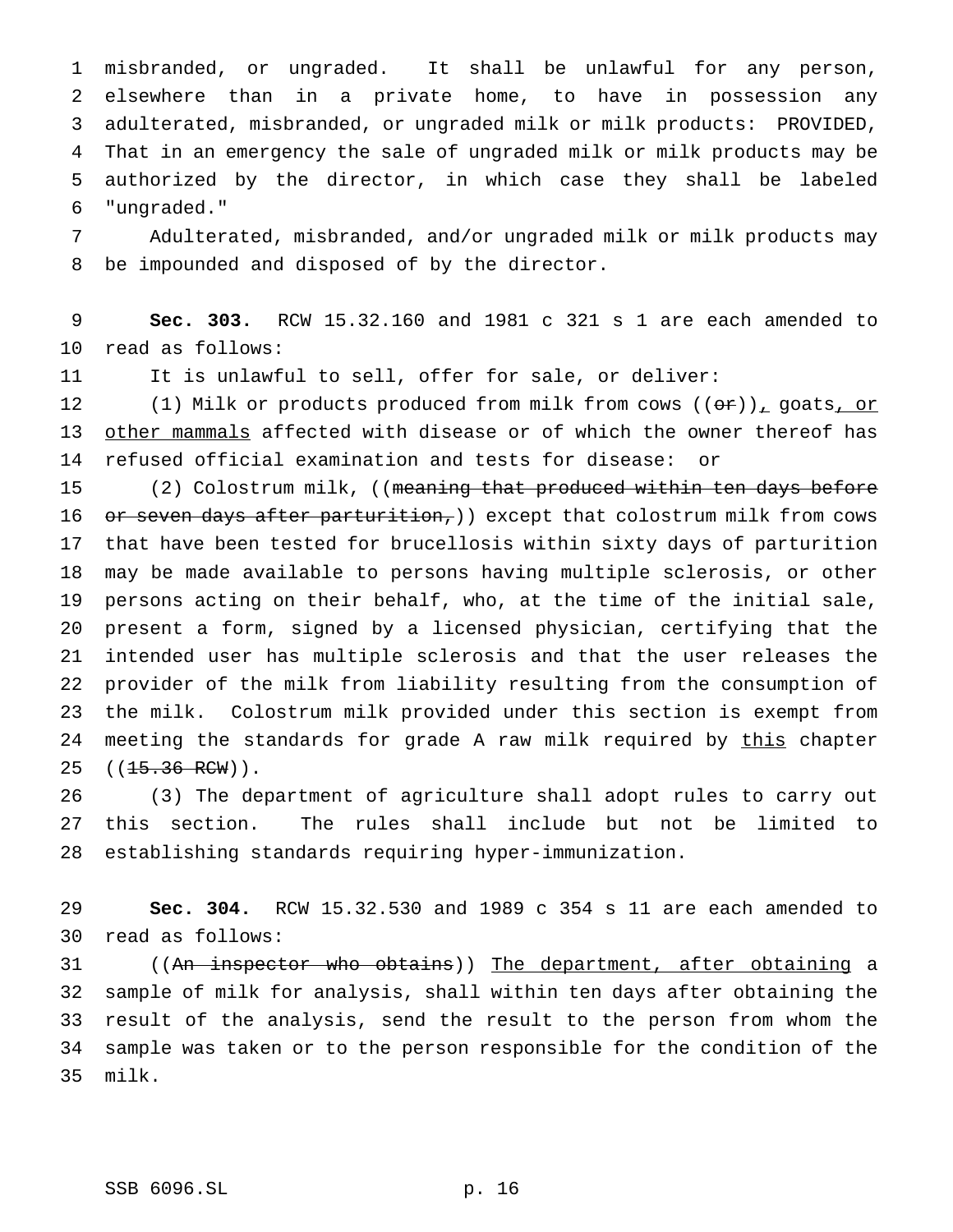1 **PART IV**

## 2 **DAIRY FARMS AND MILK PROCESSING PLANTS--CLEANLINESS**

3 **Sec. 401.** RCW 15.36.110 and 1989 c 354 s 17 are each amended to 4 read as follows:

5 During ((each)) any consecutive six months ((period)) at least four 6 samples of raw milk ((and cream)), raw milk for pasteurization, or 7 both, from each dairy farm and ((each milk plant shall be taken on 8 separate days)) raw milk for pasteurization, after receipt by the milk 9 processing plant and prior to pasteurization, heat-treated milk 10 products, and pasteurized milk and milk products from each grade A milk 11 processing plant, shall be collected in at least four separate months 12 and examined by the director: PROVIDED, That in the case of raw milk 13 for pasteurization the director may accept the results of ((nonofficial 14 laboratories which have been officially checked periodically and found 15 satisfactory)) an officially designated laboratory. Samples of other 16 milk products may be taken and examined by the director as often as he 17 deems necessary. Samples of milk and milk products from stores, cafes, 18 soda fountains, restaurants, and other places where milk or milk 19 products are sold shall be examined as often as the director may 20 require. Bacterial plate counts, direct microscopic counts, coliform 21 determinations, phosphatase tests and other laboratory tests shall 22 conform to the ((procedures in the current edition of "Standard Methods 23 For The Examination Of Dairy Products," recommended by the American 24 public health association)) requirements of the PMO. Examinations may 25 include such other chemical and physical determinations as the director 26 may deem necessary for the detection of adulteration or for purposes of 27 compliance. Samples may be taken by the director at any time prior to 28 the final delivery of the milk or milk products. All proprietors of 29 cafes, stores, restaurants, soda fountains, and other similar places 30 shall furnish the director, upon his or her request, with the name of 31 all distributors from whom their milk and milk products are obtained. 32 ((Bio-assays of the vitamin D content of vitamin D milk shall be made 33 when required by the director in a laboratory approved by him for such 34 examinations.))

 If two of the last four consecutive bacterial counts, somatic cell counts, coliform determinations, or cooling temperatures, taken on separate days, exceed the standard for milk or milk products established in this chapter and rules adopted under this chapter, the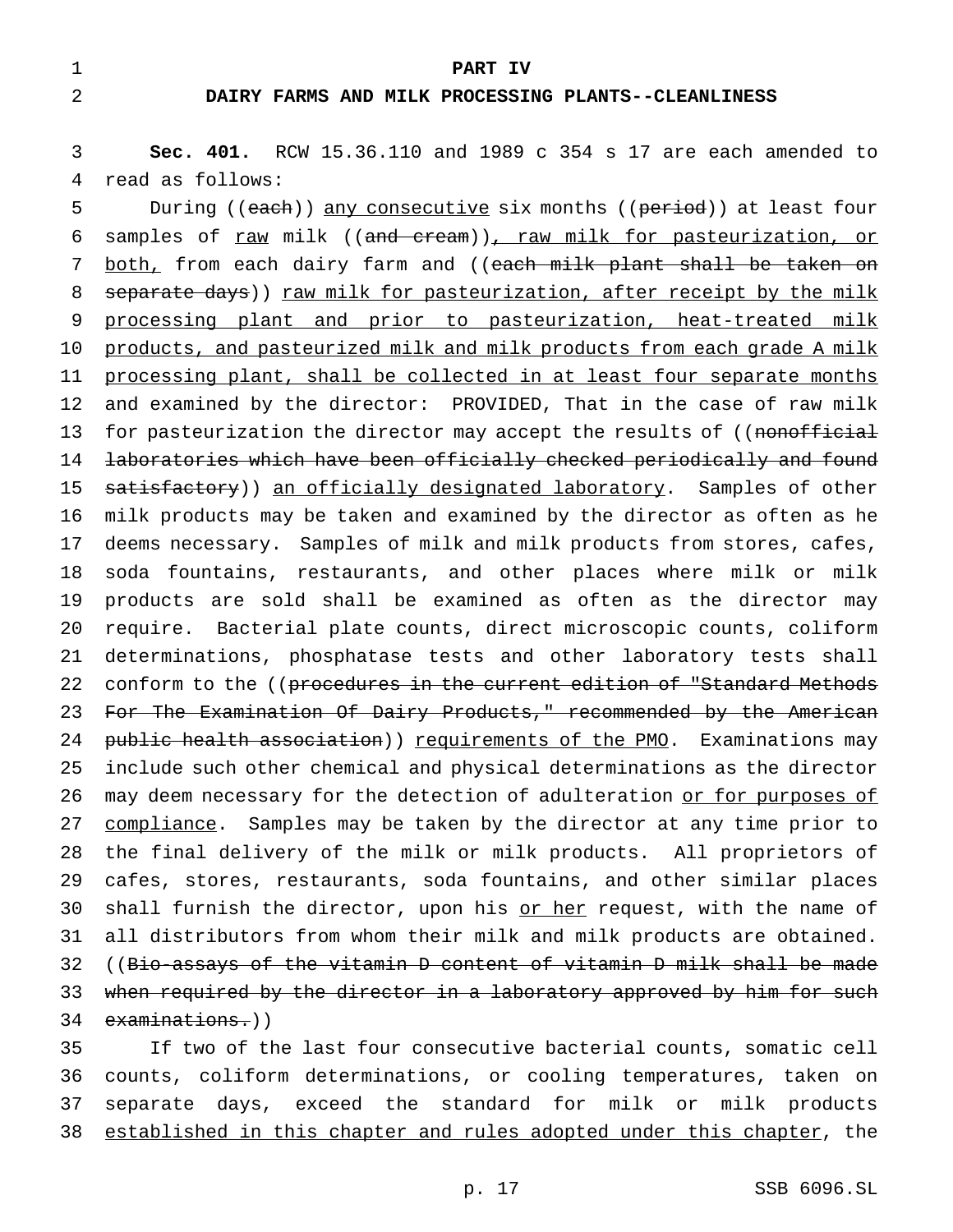1 director shall send written notice thereof to the person concerned. 2 This notice shall remain in effect so long as two of the last four 3 consecutive samples exceed the limit of the same standard. An 4 additional sample shall be taken within twenty-one days of the sending 5 of the notice, but not before the lapse of three days( $(7 - 5 + 5)$ 6 days must lapse before an official somatic cell count can be taken)). 7 The director shall degrade or summarily suspend the ((grade A permit)) 8 milk producer's license or milk processing plant license whenever the 9 standard is again violated so that three of the last five consecutive 10 samples exceed the limit of the same standard. A ((grade A permit)) 11 milk producer's license or milk processing plant license shall 12 subsequently be reinstated in notice status upon receipt of sample 13 results that are within the standard for which the suspension occurred. 14 In case of violation of the phosphatase test requirements, the 15 cause of underpasteurization shall be determined and removed before 16 milk or milk products from this milk processing plant can again be sold 17 as pasteurized milk or milk products.

18 **Sec. 402.** RCW 15.36.090 and 1961 c 11 s 15.36.090 are each amended 19 to read as follows:

20 All bottles, cans, packages, and other containers, enclosing  $raw$ </u> 21 milk or any raw milk product defined in this chapter shall be plainly 22 labeled or marked with  $(1)$  ((the name of the contents as given in the 23 definitions of this chapter;  $(2)$  the grade of the contents;  $(3)$  the 24 word "pasteurized" only if the contents have been pasteurized; (4))) 25 the word "raw" only if the contents are raw;  $((+5+))$  and  $(2)$  the name 26 of the producer if the contents are raw, and the identity of the plant 27 at which the contents were pasteurized if the contents are 28 pasteurized( $(+$   $(6)$  the phrase "for pasteurization" if the contents are 29 to be pasteurized; (7) in the case of vitamin D milk the designation 30 "vitamin D milk," the source of the vitamin D and the number of units 31 per quart; (8) the word "reconstituted" or "recombined" if included in 32 the name of the product as defined in this chapter; (9) in the case of 33 concentrated milk or milk products the volume or proportion of water to 34 be added for recombining; (10) the words "skim milk solids added," and 35 the percentage added if such solids have been added, except that this 36 requirement shall not apply to reconstituted or recombined milk or milk 37 products: PROVIDED, That only the identity of the producer shall be 38 required on cans delivered to a milk plant which receives only raw milk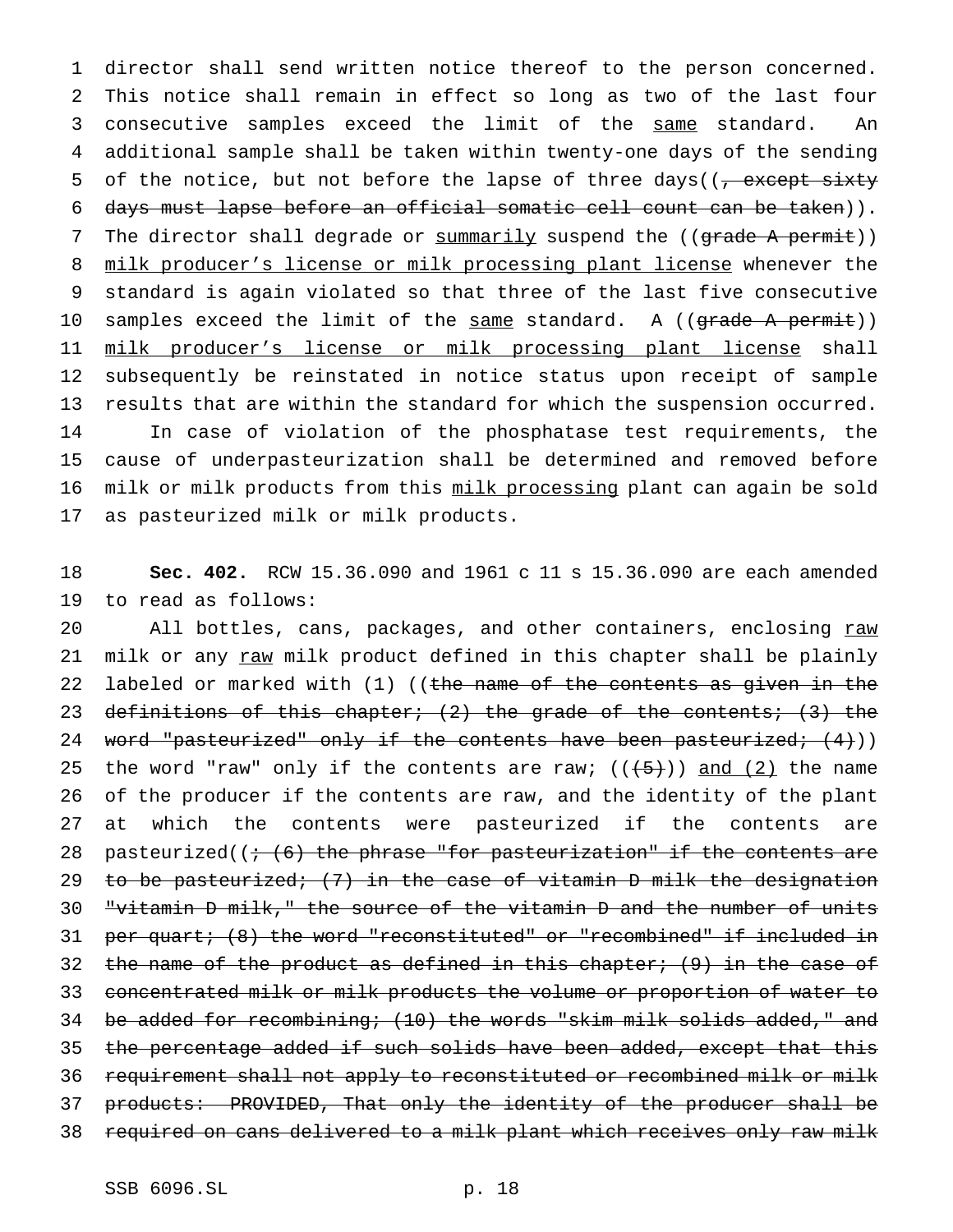for pasteurization and which immediately dumps, washes, and returns the

2 cans to the producer)).

 The label or mark shall be in letters of a size, kind, and color approved by the director and shall contain no marks or words which are misleading.

 **Sec. 403.** RCW 15.36.300 and 1989 c 354 s 19 are each amended to read as follows:

 ((Grade C raw milk is raw milk which violates any of the 9 requirements of grade A raw milk.)) The director shall adopt rules 10 setting standards and requirements for production of grade C milk and milk products.

 **Sec. 404.** RCW 15.36.520 and 1989 c 354 s 23 are each amended to read as follows:

14 ((No person who is affected with any disease in a communicable form 15 or is a carrier of such disease shall work at any dairy farm or milk 16 plant in any capacity which brings him in contact with the production, handling, storage, or transportation of milk, milk products, 18 containers, or equipment; and no dairy farm or milk plant shall employ 19 in any such capacity any such person or any person suspected of being affected with any disease in a communicable form or of being a carrier 21 of such disease. Any producer or distributor of milk or milk products upon whose dairy farm or in whose milk plant any communicable disease 23 occurs, or who suspects that any employee has contracted any disease 24 shall notify the health authority immediately.)) A dairy farm offering for sale milk for consumption as grade A raw milk and all milk processing plants must conform with the requirements for personnel health as contained in the PMO.

## **PART V**

## **DEPARTMENTAL ENFORCEMENT**

 NEW SECTION. **Sec. 501.** A license issued under this chapter may be denied or suspended by the director upon violation by the holder of any of the terms of this chapter, for interference with the director in the performance of his or her duties, or if the holder has exhibited in the discharge of his or her functions negligence, misconduct, or lack of qualification. A license may be revoked after an opportunity for a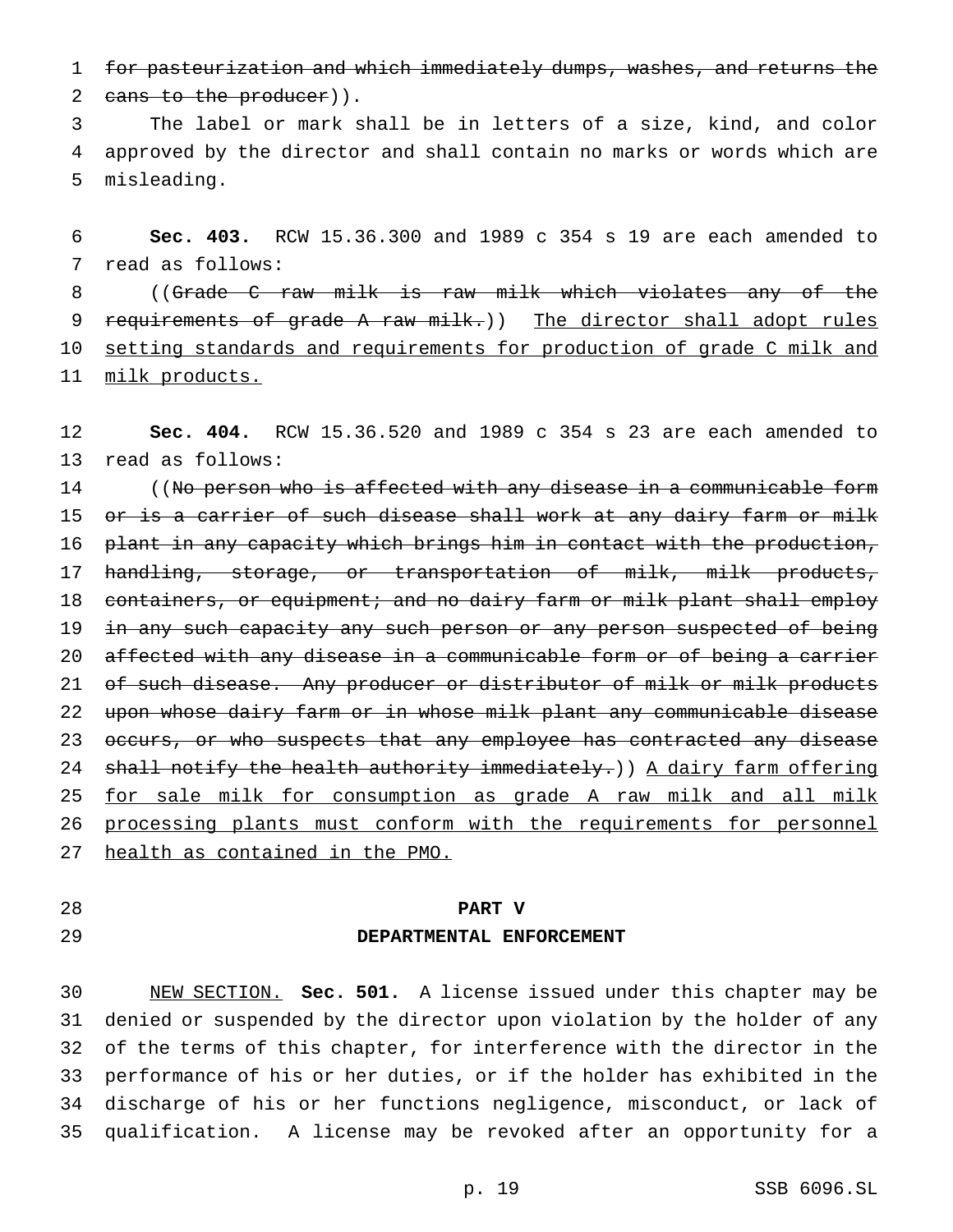hearing by the director upon serious or repeated violations or after the license has been suspended for thirty continuous days without correction of the items causing the suspension.

 NEW SECTION. **Sec. 502.** The director may, subsequent to a hearing on the license, suspend or revoke a license issued under this chapter if the director determines that an applicant has committed any of the following acts:

 (1) Refused, neglected, or failed to comply with the provisions of this chapter, the rules adopted under this chapter, or a lawful order of the director.

 (2) Refused, neglected, or failed to keep and maintain records required by this chapter, or to make the records available if requested under the provisions of this chapter.

 (3) Refused the department access to a portion or area of a facility regulated under this chapter, for the purpose of carrying out the provisions of this chapter.

 (4) Refused the department access to records required to be kept under the provisions of this chapter.

 (5) Refused, neglected, or failed to comply with the applicable provisions of chapter 69.04 RCW, Washington food, drug, and cosmetic act, or rules adopted under chapter 69.04 RCW.

 The provisions of this section requiring that a hearing be conducted before an action may be taken against a license do not apply to an action taken under section 209, 401, or 503 of this act.

 NEW SECTION. **Sec. 503.** (1) If the director finds a milk processing plant operating under conditions that constitute an immediate danger to public health, safety, or welfare or if the licensee or an employee of the licensee actively prevents the director or the director's representative, during an on-site inspection, from determining whether such a conditions exists, the director may summarily suspend, pending a hearing, a license provided for in this chapter.

 (2) If a license is summarily suspended, the holder of the license shall be notified in writing that the license is, upon service of the notice, immediately suspended and that prompt opportunity for a hearing will be provided.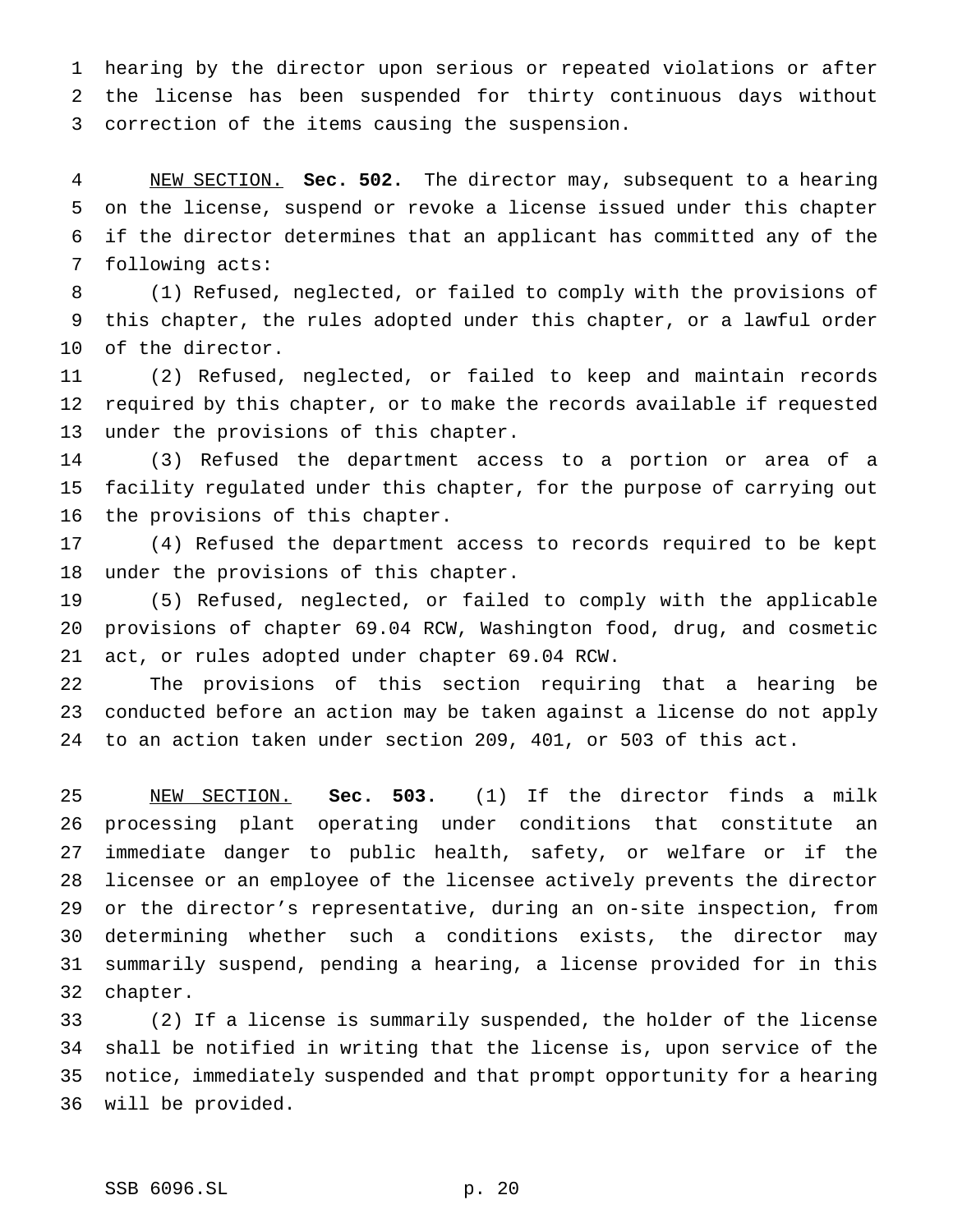(3) If a license is summarily suspended, processing operations shall immediately cease. However, the director may reinstate the license if the condition that caused the suspension has been abated to the director's satisfaction.

 **Sec. 504.** RCW 15.32.610 and 1963 c 58 s 11 are each amended to read as follows:

 No person shall employ a tester, sampler, weigher, grader, or 8 pasteurizer who is not licensed as a dairy technician( $\left(i + \text{or} \text{ refuse to}\right)$  allow or fail to assist the director or his agent in the examination of 10 the reports referred to in RCW 15.32.590)).

11 ((Whoever)) A person who violates the provisions of this section 12 ((or RCW 15.32.590)) may be fined not less than ((twenty-five)) two 13 hundred fifty nor more than one ((hundred)) thousand dollars, and his 14 or her license ((hereunder)) issued under this chapter revoked or suspended subject to a hearing as provided under chapter 34.05 RCW.

 **Sec. 505.** RCW 15.36.115 and 1993 c 212 s 1 are each amended to read as follows:

 (1) If the results of an antibiotic, pesticide, or other drug residue test under RCW 15.36.110 are above the actionable level 20 established in the ((pasteurized milk ordinance published by the United 21 States public health service) PMO and determined using procedures set 22 forth in the ((current edition of "Standard Methods for the Examination 23 of Dairy Products,")) PMO, a ((producer)) person holding a ((grade A 24 permit)) milk producer's license is subject to a civil penalty. The penalty shall be in an amount equal to one-half the value of the sum of 26 the volumes of milk equivalent produced under the ((permit)) license on the day prior to and the day of the adulteration. The value of the milk shall be computed by the weighted average price for the federal market order under which the milk is delivered.

 (2) The penalty is imposed by the department giving a written notice which is either personally served upon or transmitted by certified mail, return receipt requested, to the person incurring the penalty. The notice of the civil penalty shall be a final order of the department unless, within fifteen days after the notice is received, the person incurring the penalty appeals the penalty by filing a notice of appeal with the department. If a notice of appeal is filed in a timely manner, a hearing shall be conducted on behalf of the department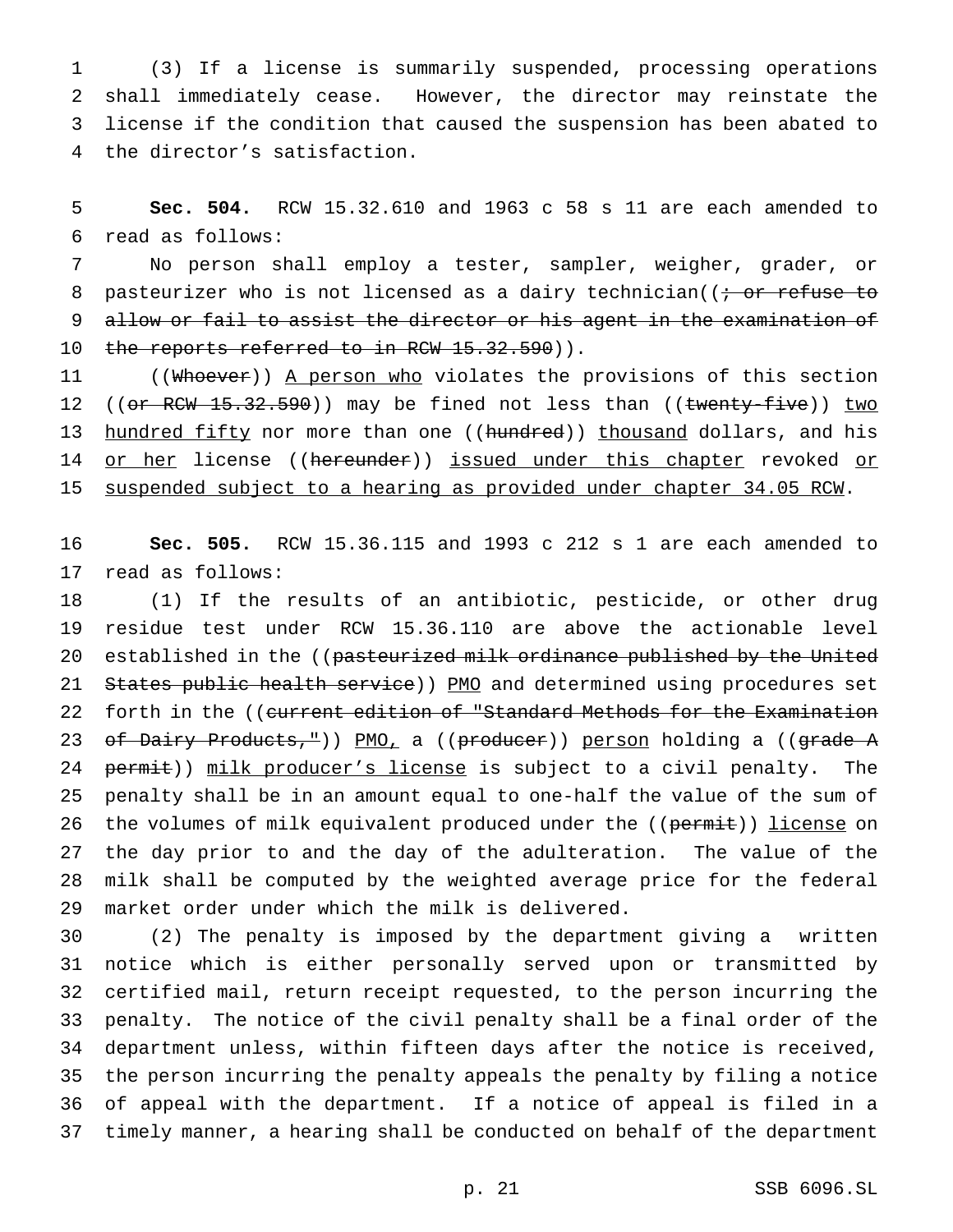by the office of administrative hearings in accordance with chapters 34.05 and 34.12 RCW. At the conclusion of the hearing, the department shall determine whether the penalty should be affirmed, and, if so, shall issue a final order setting forth the civil penalty assessed, if any. The order may be appealed to superior court in accordance with chapter 34.05 RCW. Tests performed for antibiotic, pesticide, or other 7 drug residues by ((a state or certified industry)) an official 8 laboratory or an officially designated laboratory of a milk sample drawn by a department official or a licensed dairy technician shall be admitted as prima facie evidence of the presence or absence of an antibiotic, pesticide, or other drug residue.

 (3) Any penalty imposed under this section is due and payable upon the issuance of the final order by the department. The penalty shall be deducted by the violator's marketing organization from the violator's final payment for the month following the issuance of the final order. The department shall promptly notify the violator's marketing organization of any penalties contained in the final order. (4) All penalties received or recovered from violations of this section shall be remitted monthly by the violator's marketing organization to the Washington state dairy products commission and deposited in a revolving fund to be used solely for the purposes of education and research. No appropriation is required for disbursements from this fund.

 (5) In case of a violation of the antibiotic, pesticide, or other drug residue test requirements, an investigation shall be made to determine the cause of the residue which shall be corrected. 27 ((Additional samples shall be taken as soon as possible and tested as soon as feasible for antibiotic, pesticide, or other drug residue by 29 the department or a certified laboratory. After the notice has been 30 received by the producer and the results of a test of such an additional sample indicate that residues are above the actionable level 32 or levels referred to in subsection (1) of this section, the producer's milk may not be sold until a sample is shown to be below the actionable levels established for the residues)) Followup sampling and testing must be done in accordance with the requirements of the PMO.

 **Sec. 506.** RCW 15.36.480 and 1961 c 11 s 15.36.480 are each amended to read as follows: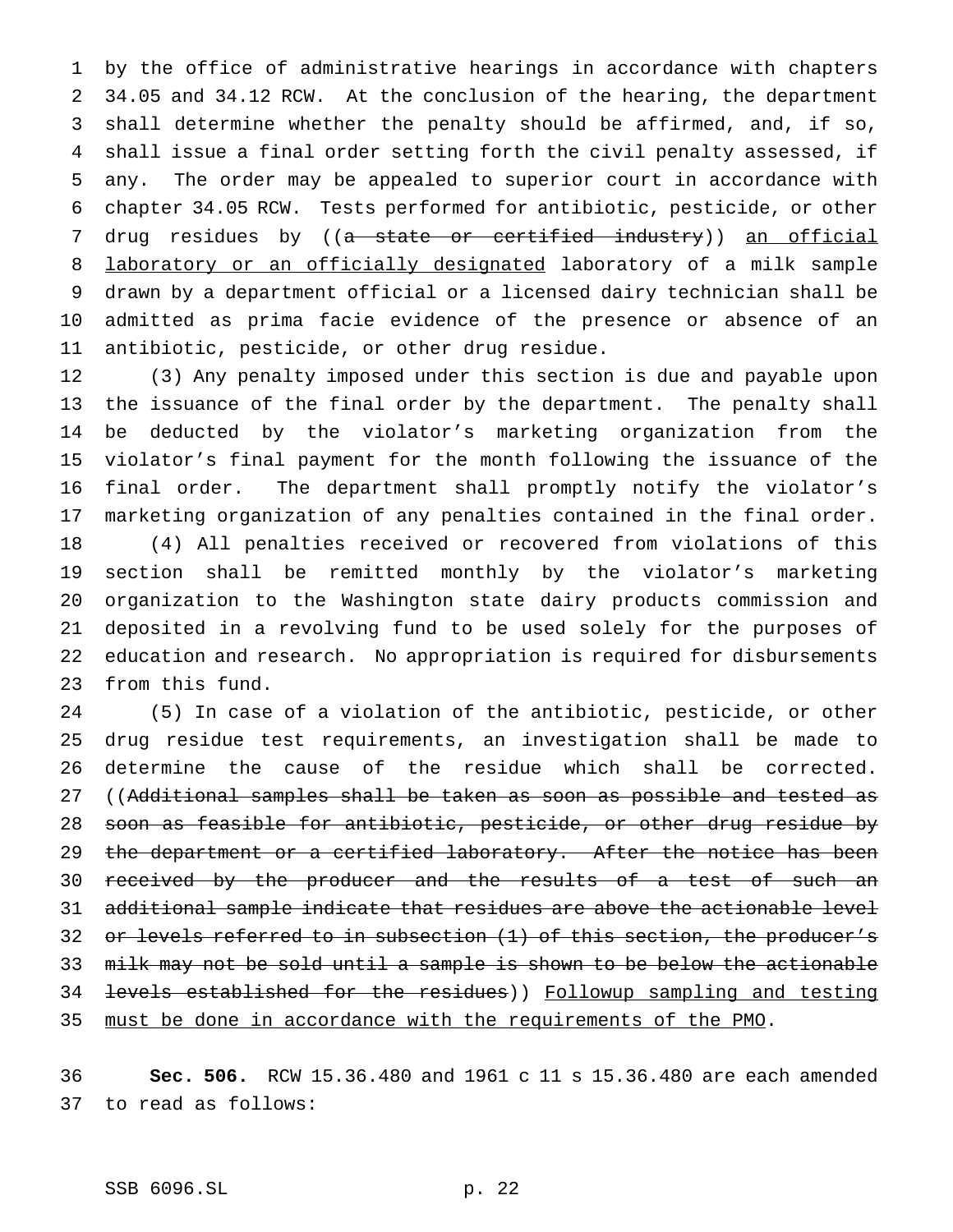If at any time between the regular announcements of the grades of milk or milk products, a lower grade shall become justified, in 3 accordance with ((RCW 15.36.100, 15.36.110, and 15.36.120 to 15.36.460, 4 inclusive)) the provisions of this chapter, the director shall immediately lower the grade of such milk or milk products, and shall enforce proper labeling thereof.

 Any producer or distributor of milk or milk products the grade of 8 which has been lowered by the director, ((and who is properly labeling 9 his milk and milk products,) or whose permit has been suspended may at 10 any time make application for the regrading of his or her products or 11 the reinstatement of his or her permit.

 Upon receipt of a satisfactory application, in case the lowered grade or the permit suspension was the result of violation of the bacteriological or cooling temperature standards, the director shall take further samples of the applicant's output, at a rate of not more than two samples per week. The director shall regrade the milk or milk products upward or reinstate the permit on compliance with grade requirements as determined in accordance with the provisions of RCW 19 15.36.110 (as recodified by this act).

 In case the lowered grade of the applicant's product or the permit suspension was due to a violation of an item other than bacteriological standard or cooling temperature, the said application must be accompanied by a statement signed by the applicant to the effect that the violated item of the specifications had been conformed with. Within one week of the receipt of such an application and statement the director shall make a reinspection of the applicant's establishment and 27 thereafter as many additional reinspections as he or she may deem 28 necessary to assure himself or herself that the applicant is again complying with the higher grade requirements, and in case the findings justify, shall regrade the milk or milk products upward or reinstate the permit.

 **Sec. 507.** RCW 15.36.107 and 1992 c 160 s 2 are each amended to read as follows:

 (1) There is created a dairy inspection program advisory committee. The committee shall consist of nine members. The committee shall be appointed by the director from names submitted by dairy producer organizations or from handlers of milk products. The committee shall consist of four members who are producers of milk or their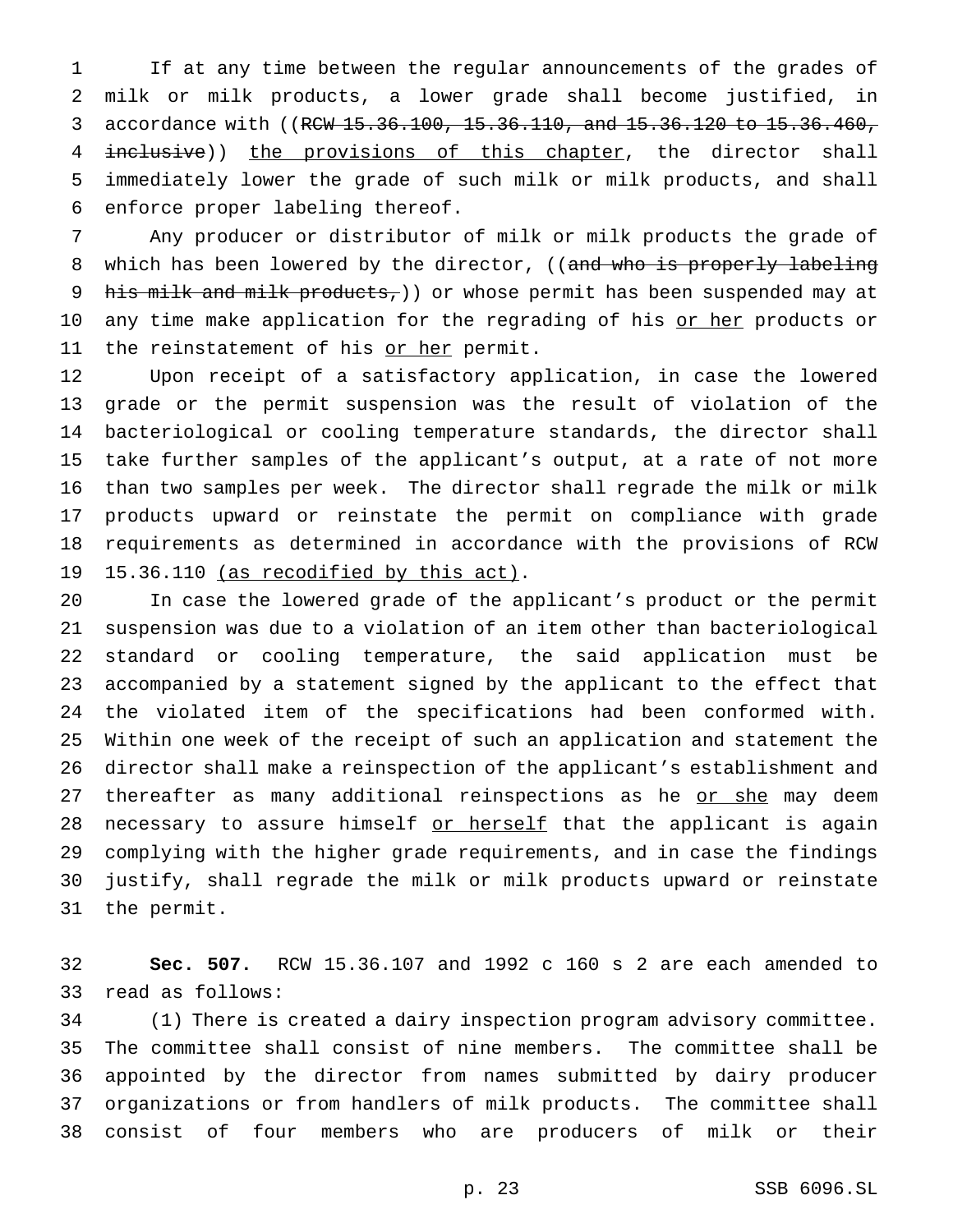1 representatives, and four members who are handlers or their 2 representatives, and one member who must be a producer-handler.

 (2) The purpose of this advisory committee is to assist the director by providing recommendations regarding the dairy inspection program, that are consistent with the pasteurized milk ordinance. The advisory committee shall (a) review and evaluate the program including the efficiency of the administration of the program, the adequacy of the level of inspection staff, the ratio of inspectors to number of dairy farm inspections per year, and the ratio of inspectors to management employees; and (b) consider alternatives to the state program, which may include privatization of various elements of the inspection program.

 (3) The committee shall meet as necessary to complete its work. Meetings of the committee are subject to the open public meetings act. 15 (((4) Not later than October 15, 1992, the advisory committee shall issue a preliminary report of its findings to the dairy industry. The committee shall solicit comments from the dairy industry which shall be 18 reflected in the committee's final report.

19 (5) Not later than December 1, 1992, the advisory committee shall 20 report to the agricultural committees of the house of representatives 21 and senate its recommendations for long-term structure and funding of 22 the dairy inspection program.))

23 **Sec. 508.** RCW 15.32.450 and 1961 c 11 s 15.32.450 are each amended 24 to read as follows:

25 (1) It shall be unlawful for a person other than the ((registered)) 26 owner ((thereof)), to possess for sale((<del>, barter, or use such a branded</del> 27 container, and possession by any junk dealer or vendor shall be prima 28 facie evidence of possession for sale, barter, or use. When a branded 29 container is in the possession of a person other than the registered 30 owner, the director may seize and hold it until it is established to 31 his satisfaction that such possession is lawful. No person, other than 32 the owner, shall deface or remove a brand, or adopt a registered brand 33 of another, or use a branded container, except to transport dairy 34 products to and from the owner of the container)) or barter or to use 35 a container that is used to distribute packaged milk or milk products 36 and that bears the name or trademark of an owner that has been properly 37 registered.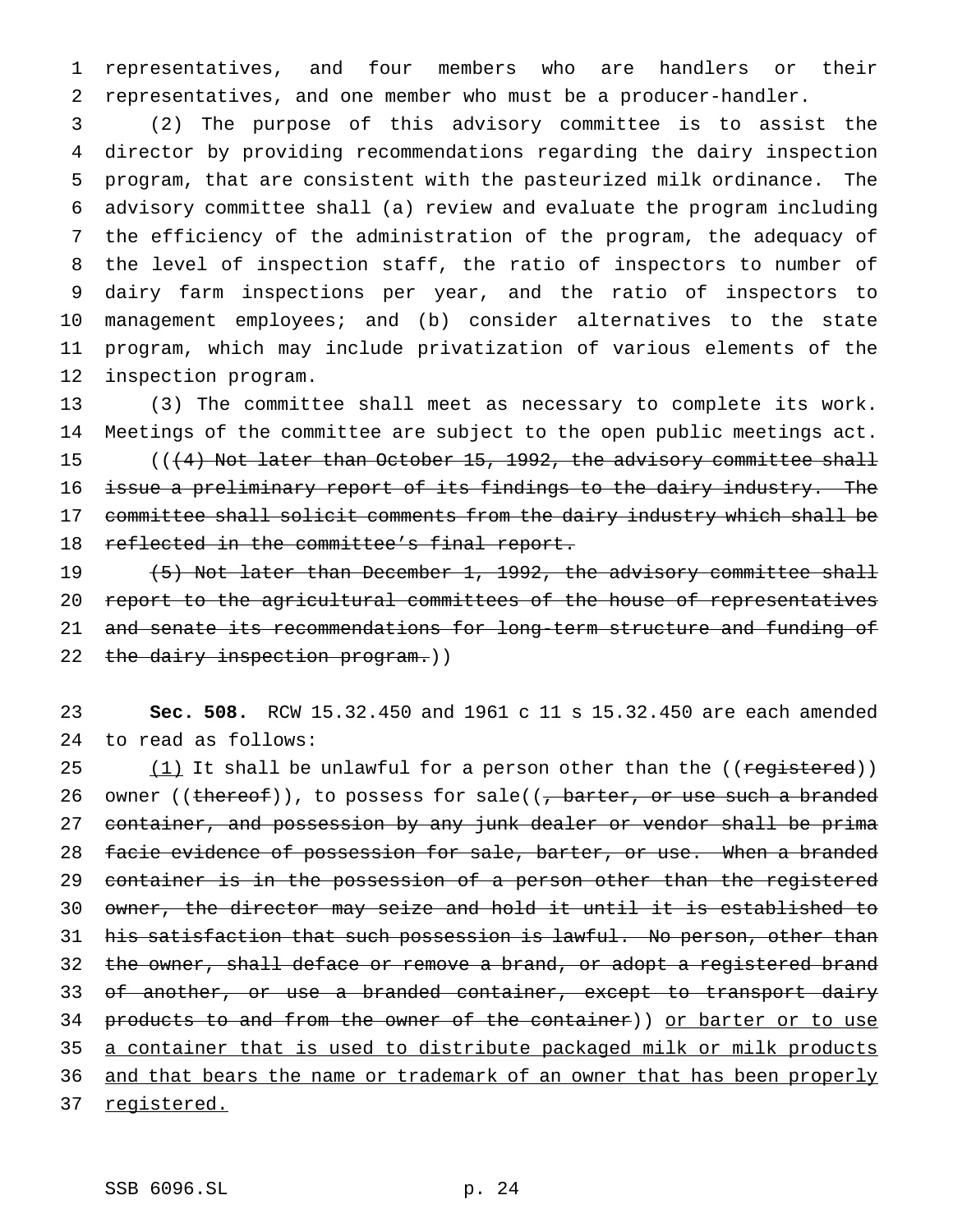(2) A person receiving packaged dairy products in containers bearing the registered name or trademark of the owner shall return the containers to the owner.

 (3) When such a container is in the possession of a person other than the owner, the director may seize and hold it until it is established to the director's satisfaction that such possession is lawful. The director may seize such containers and return them to the 8 owner, in which case the owner shall pay the expenses thereof. Neither the director nor a person who returns such containers shall be liable 10 for containers lost in transportation.

 **Sec. 509.** RCW 15.35.080 and 1993 c 345 s 4 are each amended to read as follows:

For the purposes of this chapter:

 (1) "Department" means the department of agriculture of the state of Washington;

 (2) "Director" means the director of the department or the director's duly appointed representative;

 (3) "Person" means a natural person, individual, firm, partnership, corporation, company, society, and association, and every officer, agent, or employee thereof. This term shall import either the singular or plural as the case may be;

 (4) "Market" or "marketing area" means any geographical area within the state or another state comprising one or more counties or parts thereof, where marketing conditions are substantially similar and which 25 may be designated by the director as one marketing area;

26 (5) "Milk" means all fluid milk from cows as defined in ((RCW) 27 15.36.011)) chapter 15.36 RCW and rules adopted ((thereunder)) under chapter 15.36 RCW;

 (6) "Milk products" includes any product manufactured from milk or any derivative or product of milk;

 (7) "Milk dealer" means any person engaged in the handling of milk in his or her capacity as the operator of a milk plant, as that term is 33 defined in ((RCW 15.36.040)) chapter 15.36 RCM and rules adopted ((thereunder)) under chapter 15.36 RCW:

 (a) Who receives milk in an unprocessed state from dairy farms, and who processes milk into milk or milk products; and

 (b) Whose milk plant is located within the state or from whose milk plant milk or milk products that are produced at least in part from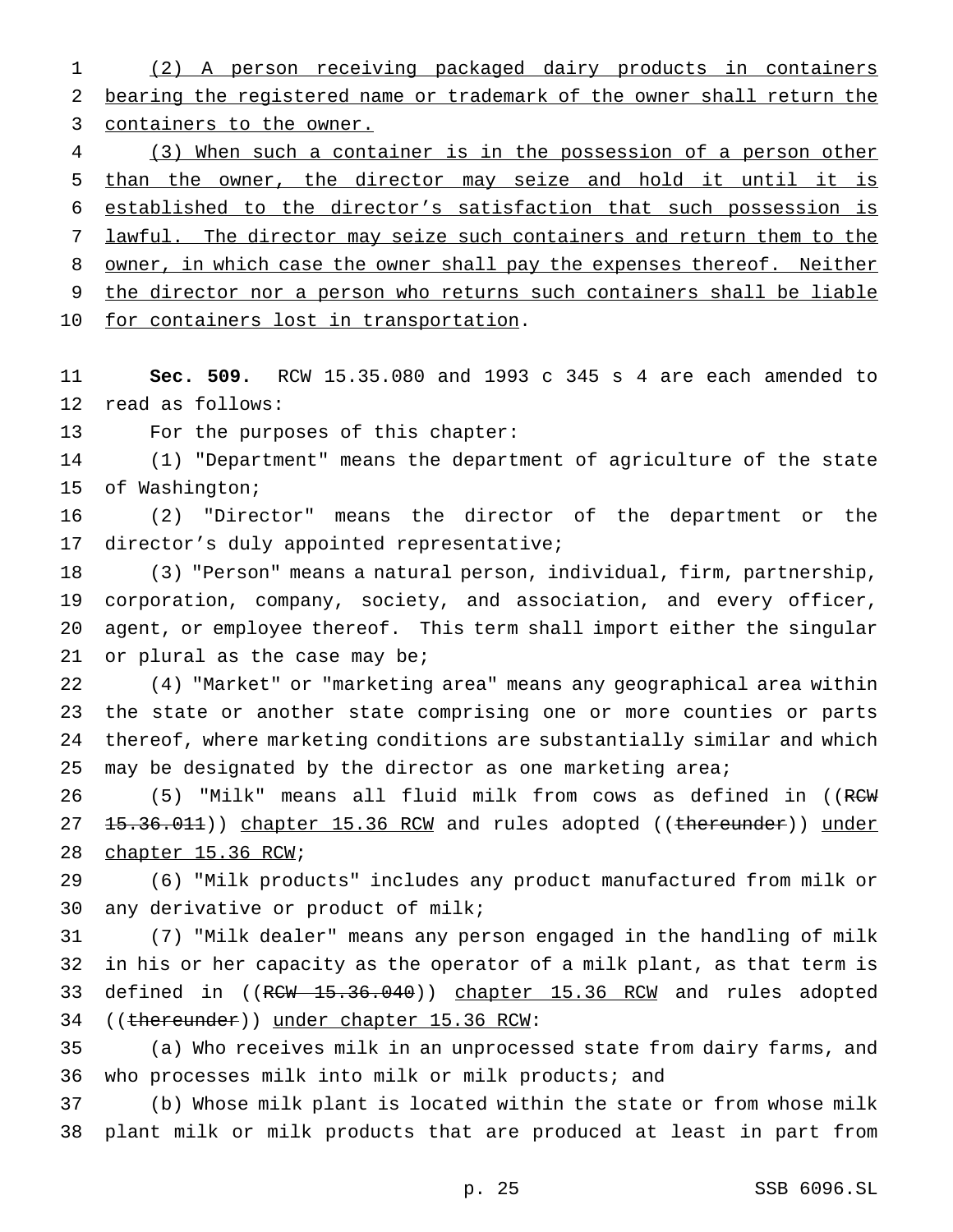milk from producers are disposed of to any place or establishment within a marketing area;

 (8) "Producer" means a person producing milk within this state for sale under a grade A milk permit issued by the department under the provisions of chapter 15.36 RCW or, if the director so provides by rule, a person who markets to a milk dealer milk produced under a grade 7 A permit issued by another state;

 (9) "Classification" means the classification of milk into classes according to its utilization by the department;

 (10) The terms "plan," "market area and pooling arrangement," "market area pooling plan," "market area and pooling plan," "market pool," and "market plan" all have the same meaning;

 (11) "Producer-dealer" means a producer who engages in the production of milk and also operates a plant from which an average of more than three hundred pounds daily of milk products, except filled milk, is sold within the marketing area and who has been so designated by the director. A state institution which processes and distributes milk of its own production shall be considered a producer-dealer for purposes of this chapter, but the director may by rule exempt such state institutions from any of the requirements otherwise applicable to producer-dealers.

 **Sec. 510.** RCW 15.36.120 and 1984 c 226 s 3 are each amended to read as follows:

 Grades of milk and milk products as defined in this chapter shall 25 be based on the respectively applicable standards contained in ((RCW 26 <del>15.36.120 through 15.36.460</del>)) this chapter, with the grading of milk products being identical with the grading of milk, except that bacterial standards are omitted in the case of cultured milk products. Vitamin D milk shall be only of grade A, certified pasteurized, or certified raw quality. The grade of a milk product shall be that of the lowest grade milk or milk product used in its preparation.

 **Sec. 511.** RCW 15.36.595 and 1993 c 212 s 3 are each amended to read as follows:

 (1) The director of agriculture shall adopt rules imposing a civil penalty for violations of the standards for component parts of fluid 36 dairy products which are established ((by RCW 15.36.030)) under this 37 chapter or adopted pursuant to RCW 69.04.398. The penalty shall not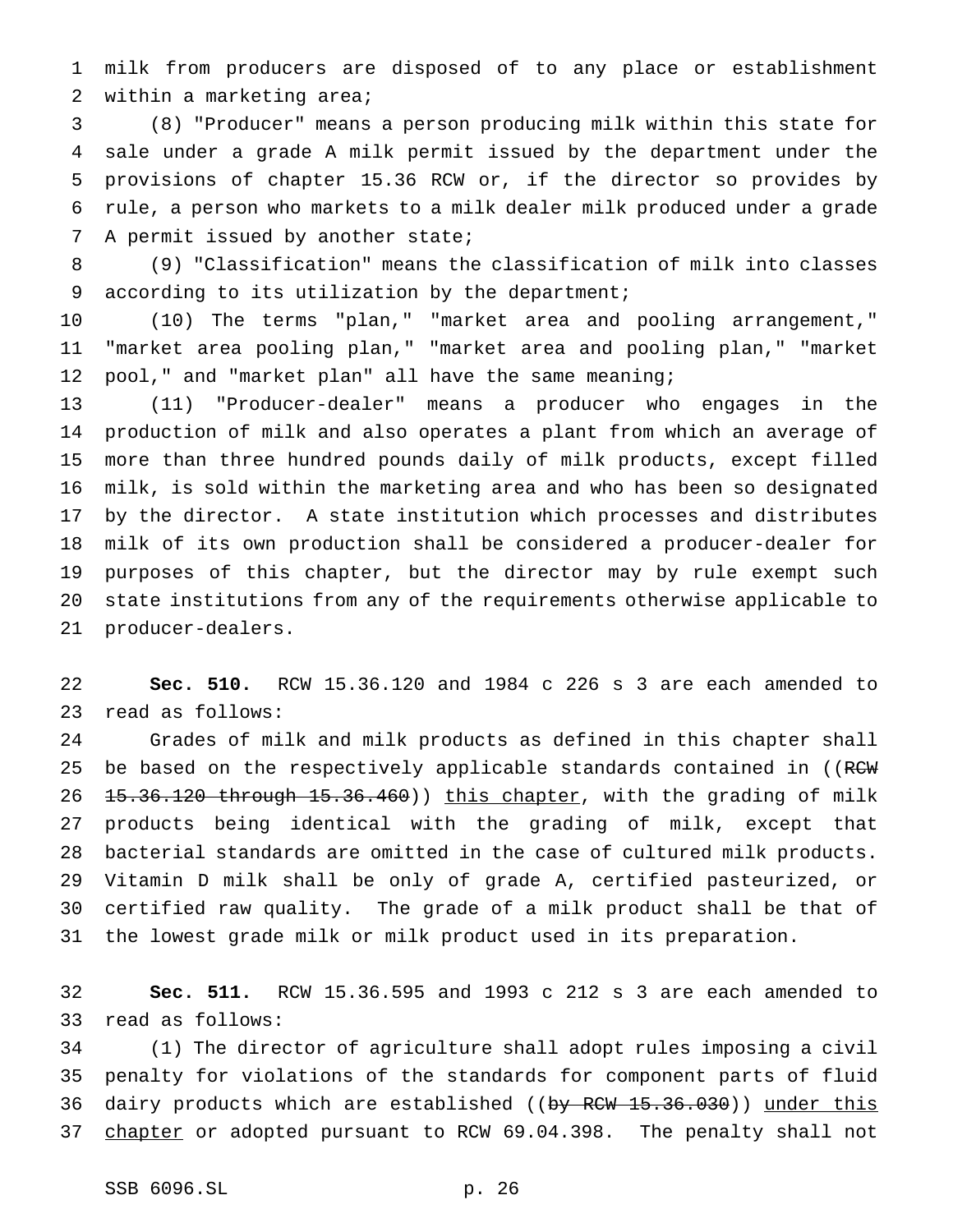exceed ten thousand dollars and shall be such as is necessary to achieve proper enforcement of the standards. The rules shall be adopted before January 1, 1987, and shall become effective on July 1, 1987.

 (2) The penalty is imposed by the department giving a written notice which is either personally served upon or transmitted by certified mail, return receipt requested, to the person incurring the penalty. The notice of the civil penalty shall be a final order of the department unless, within fifteen days after the notice is received, the person incurring the penalty appeals the penalty by filing a notice of appeal with the department. If a notice of appeal is filed in a timely manner, a hearing shall be conducted on behalf of the department by the office of administrative hearings in accordance with chapters 34.05 and 34.12 RCW. At the conclusion of the hearing, the department shall determine whether the penalty should be affirmed, reduced, or not imposed and shall issue a final order setting forth the civil penalty assessed, if any. The order may be appealed to superior court in accordance with chapter 34.05 RCW. Tests performed for the component parts of milk products by a state laboratory of a milk sample collected by a department official shall be admitted as prima facie evidence of the amounts of milk components in the product.

 (3) Any penalty imposed under this section is due and payable upon the issuance of the final order by the department.

 (4) All penalties received or recovered from violations of this section shall be remitted by the violator to the department and deposited in the revolving fund of the Washington state dairy products commission. One-half of the funds received shall be used for purposes of education with the remainder one-half to be used for dairy processing or marketing research, or both. No appropriation is required for disbursements from this fund.

 (5) In case of a violation of the standards for the composition of milk products, an investigation shall be made to determine the cause of the violation which shall be corrected. Additional samples shall be taken as soon as possible and tested by the department.

 **Sec. 512.** RCW 35A.69.010 and 1983 1st ex.s. c 46 s 177 and 1983 c 3 s 71 are each reenacted and amended to read as follows:

 Every code city shall have the powers, perform the functions and duties and enforce the regulations prescribed by general laws relating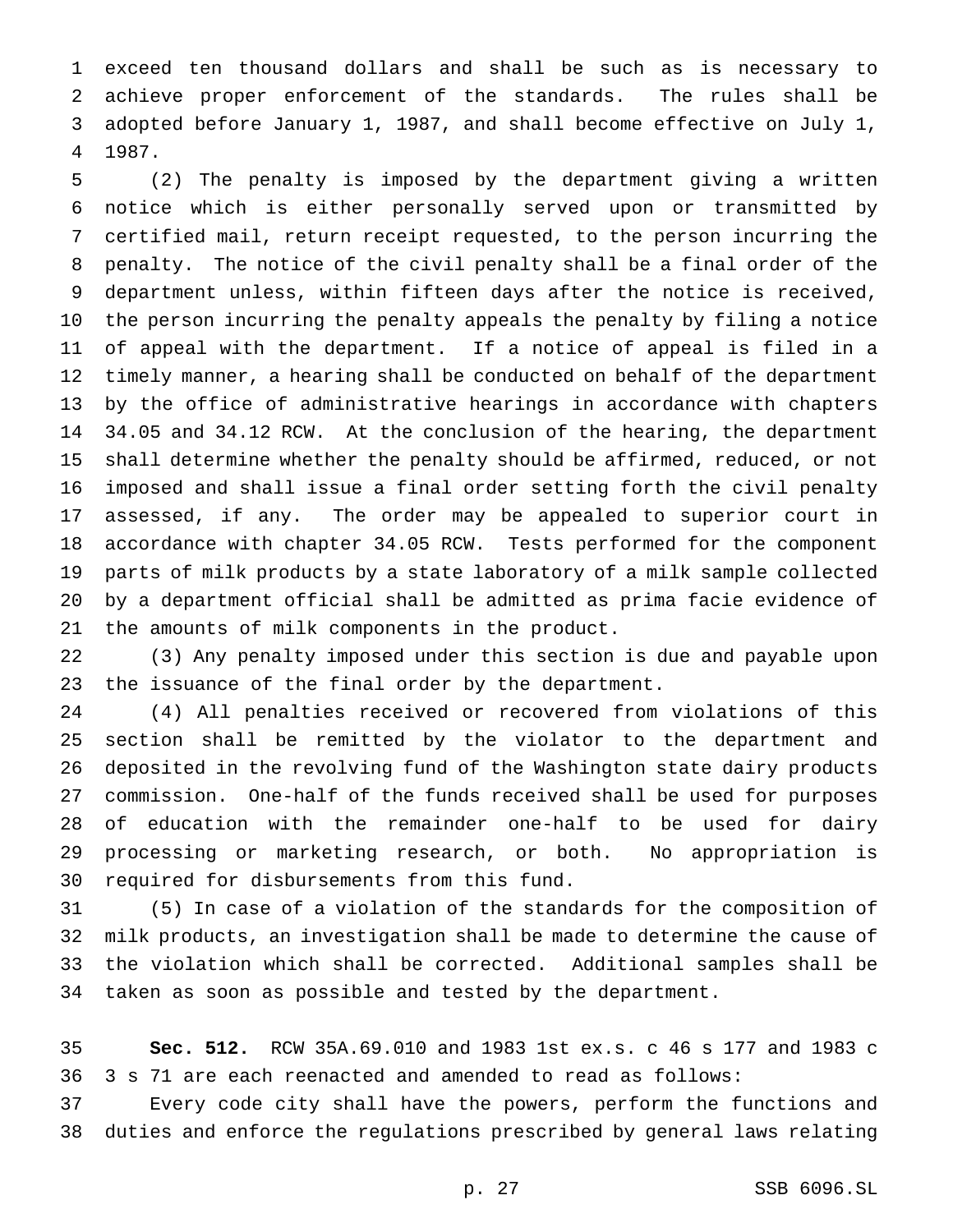to food and drugs for any class of city as provided by Title 69 RCW; relating to inspection of foods, meat, dairies, and milk as provided by ((RCW 15.36.560 and 15.36.510 and)) chapter 16.49A RCW; relating to water pollution control as provided by chapter 90.48 RCW; and relating to food fish and shellfish as provided by Title 75 RCW.

| 6  | *NEW SECTION. Sec. 513. The following acts or parts of acts are     |  |
|----|---------------------------------------------------------------------|--|
| 7  | each repealed:                                                      |  |
| 8  | (1) RCW 15.32.051 and 1989 c 354 s 2 & 1963 c 58 s 2;               |  |
| 9  | (2) RCW 15.32.060 and 1961 c 11 s 15.32.060;                        |  |
| 10 | (3) RCW 15.32.070 and 1961 c 11 s 15.32.070;                        |  |
| 11 | (4) RCW 15.32.080 and 1989 c 354 s 3 & 1961 c 11 s 15.32.080;       |  |
| 12 | (5) RCW 15.32.090 and 1961 c 11 s 15.32.090;                        |  |
| 13 | (6) RCW 15.32.120 and 1969 ex.s. c 102 s 5 & 1961 c 11 s 15.32.120; |  |
| 14 | $(7)$ RCW 15.32.130 and 1961 c 11 s 15.32.130;                      |  |
| 15 | (8) RCW 15.32.140 and 1989 c 354 s 5 & 1961 c 11 s 15.32.140;       |  |
| 16 | (9) RCW 15.32.150 and 1961 c 11 s 15.32.150;                        |  |
| 17 | $(10)$ RCW 15.32.220 and 1989 c 354 s 6 & 1961 c 11 s 15.32.220;    |  |
| 18 | $(11)$ RCW 15.32.250 and 1961 c 11 s 15.32.250;                     |  |
| 19 | (12) RCW 15.32.260 and 1961 c 11 s 15.32.260;                       |  |
| 20 | (13) RCW 15.32.330 and 1961 c 11 s 15.32.330;                       |  |
| 21 | (14) RCW 15.32.340 and 1961 c 11 s 15.32.340;                       |  |
| 22 | (15) RCW 15.32.360 and 1961 c 11 s 15.32.360;                       |  |
| 23 | $(16)$ RCW 15.32.380 and 1961 c 11 s 15.32.380;                     |  |
| 24 | $(17)$ RCW 15.32.430 and 1973 c 31 s 1 & 1961 c 11 s 15.32.430;     |  |
| 25 | (18) RCW 15.32.440 and 1961 c 11 s 15.32.440;                       |  |
| 26 | (19) RCW 15.32.490 and 1961 c 11 s 15.32.490;                       |  |
| 27 | $(20)$ RCW 15.32.500 and 1989 c 354 s 8 & 1961 c 11 s 15.32.500;    |  |
| 28 | (21) RCW 15.32.510 and 1989 c 354 s 9 & 1961 c 11 s 15.32.510;      |  |
| 29 | (22) RCW 15.32.520 and 1989 c 354 s 10 & 1961 c 11 s 15.32.520;     |  |
| 30 | (23) RCW 15.32.540 and 1961 c 11 s 15.32.540;                       |  |
| 31 | (24) RCW 15.32.560 and 1961 c 11 s 15.32.560;                       |  |
| 32 | (25) RCW 15.32.570 and 1989 c 354 s 12 & 1961 c 11 s 15.32.570;     |  |
| 33 | (26) RCW 15.32.582 and 1963 c 58 s 7 & 1961 c 11 s 15.32.582;       |  |
| 34 | (27) RCW 15.32.584 and 1991 c 109 s 3, 1989 c 175 s 46, 1963 c 58   |  |
| 35 | s 8, & 1961 c 11 s 15.32.584;                                       |  |
| 36 | (28) RCW 15.32.590 and 1963 c 58 s 9 & 1961 c 11 s 15.32.590;       |  |
| 37 | (29) RCW 15.32.600 and 1963 c 58 s 10 & 1961 c 11 s 15.32.600;      |  |
| 38 | $(30)$ RCW 15.32.610 and 1963 c 58 s 11 & 1961 c 11 s 15.32.610;    |  |
|    |                                                                     |  |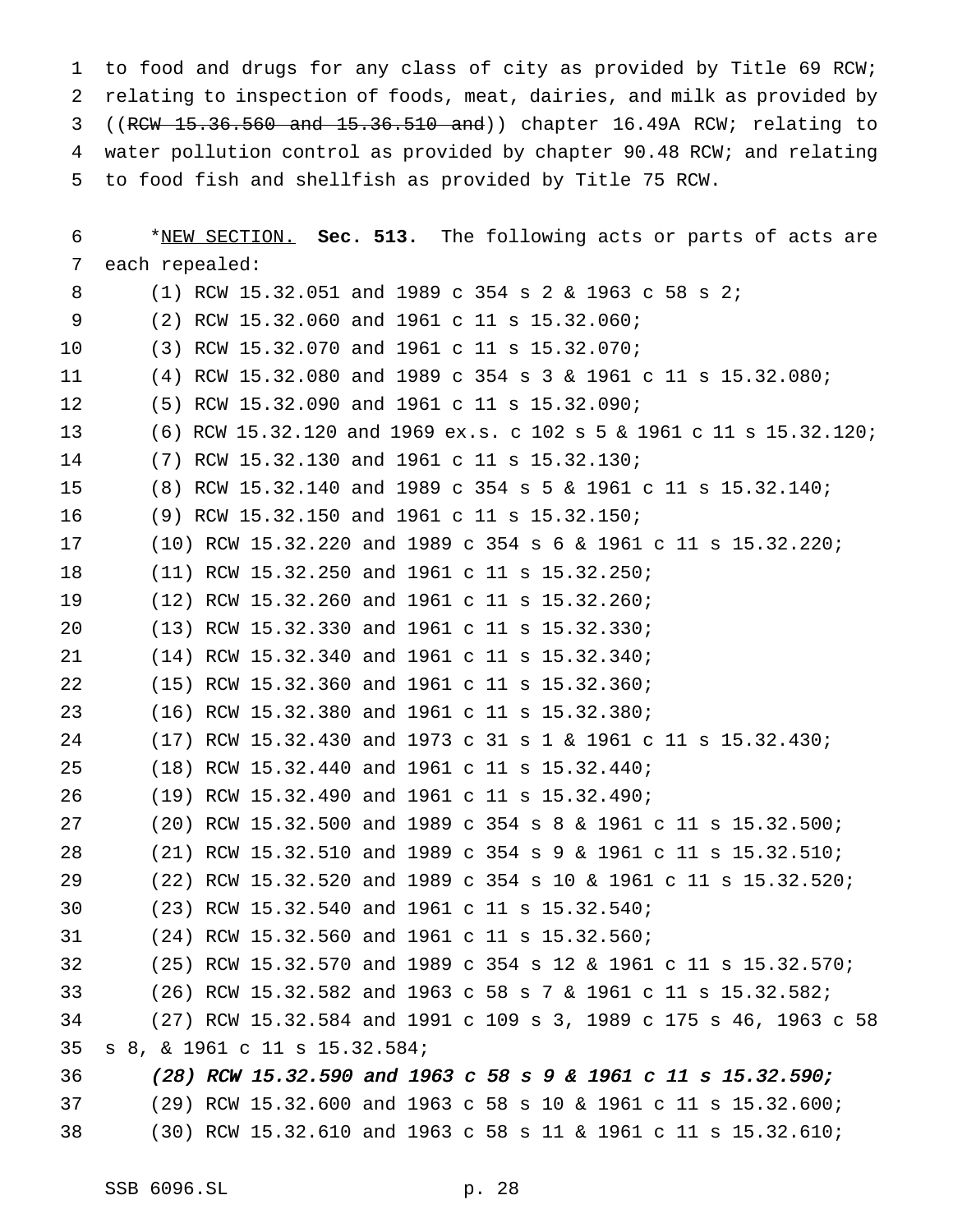| 1  |                | (31) RCW 15.32.620 and 1961 c 11 s 15.32.620;                       |  |  |  |  |  |
|----|----------------|---------------------------------------------------------------------|--|--|--|--|--|
| 2  |                | $(32)$ RCW 15.32.630 and 1963 c 58 s 12 & 1961 c 11 s 15.32.630;    |  |  |  |  |  |
| 3  |                | $(33)$ RCW 15.32.660 and 1961 c 11 s 15.32.660;                     |  |  |  |  |  |
| 4  |                | (34) RCW 15.32.670 and 1961 c 11 s 15.32.670;                       |  |  |  |  |  |
| 5  |                | $(35)$ RCW 15.32.680 and 1961 c 11 s 15.32.680;                     |  |  |  |  |  |
| 6  |                | (36) RCW 15.32.700 and 1961 c 11 s 15.32.700;                       |  |  |  |  |  |
| 7  |                | (37) RCW 15.32.740 and 1961 c 11 s 15.32.740;                       |  |  |  |  |  |
| 8  |                | (38) RCW 15.32.750 and 1961 c 11 s 15.32.750;                       |  |  |  |  |  |
| 9  |                | $(39)$ RCW 15.32.755 and 1963 c 58 s 14;                            |  |  |  |  |  |
| 10 |                | $(40)$ RCW 15.32.760 and 1961 c 11 s 15.32.760;                     |  |  |  |  |  |
| 11 |                | (41) RCW 15.32.770 and 1987 c 202 s 174 & 1961 c 11 s 15.32.770;    |  |  |  |  |  |
| 12 |                | (42) RCW 15.32.780 and 1961 c 11 s 15.32.780;                       |  |  |  |  |  |
| 13 |                | (43) RCW 15.32.790 and 1961 c 11 s 15.32.790;                       |  |  |  |  |  |
| 14 |                | (44) RCW 15.36.020 and 1989 c 354 s 14 & 1961 c 11 s 15.36.020;     |  |  |  |  |  |
| 15 |                | (45) RCW 15.36.030 and 1961 c 11 s 15.36.030;                       |  |  |  |  |  |
| 16 |                | $(46)$ RCW 15.36.040 and 1961 c 11 s 15.36.040;                     |  |  |  |  |  |
| 17 |                | $(47)$ RCW 15.36.055 and 1982 c 131 s 1;                            |  |  |  |  |  |
| 18 |                | (48) RCW 15.36.060 and 1989 c 354 s 15, 1984 c 226 s 2, & 1961 c 11 |  |  |  |  |  |
| 19 | $s$ 15.36.060; |                                                                     |  |  |  |  |  |
| 20 |                | $(49)$ RCW 15.36.075 and 1969 ex.s. c 102 s 3;                      |  |  |  |  |  |
| 21 |                | $(50)$ RCW 15.36.090 and 1961 c 11 s 15.36.090;                     |  |  |  |  |  |
| 22 |                | (51) RCW 15.36.140 and 1984 c 226 s 4, 1981 c 297 s 3, & 1961 c 11  |  |  |  |  |  |
| 23 | $s$ 15.36.140; |                                                                     |  |  |  |  |  |
| 24 |                | $(52)$ RCW 15.36.155 and 1961 c 11 s 15.36.155;                     |  |  |  |  |  |
| 25 |                | (53) RCW 15.36.160 and 1961 c 11 s 15.36.160;                       |  |  |  |  |  |
| 26 |                | (54) RCW 15.36.165 and 1961 c 11 s 15.36.165;                       |  |  |  |  |  |
| 27 |                | (55) RCW 15.36.170 and 1961 c 11 s 15.36.170;                       |  |  |  |  |  |
| 28 |                | (56) RCW 15.36.175 and 1961 c 11 s 15.36.175;                       |  |  |  |  |  |
| 29 |                | (57) RCW 15.36.180 and 1961 c 11 s 15.36.180;                       |  |  |  |  |  |
| 30 |                | (58) RCW 15.36.185 and 1961 c 11 s 15.36.185;                       |  |  |  |  |  |
| 31 |                | (59) RCW 15.36.190 and 1961 c 11 s 15.36.190;                       |  |  |  |  |  |
| 32 |                | (60) RCW 15.36.195 and 1961 c 11 s 15.36.195;                       |  |  |  |  |  |
| 33 |                | (61) RCW 15.36.200 and 1961 c 11 s 15.36.200;                       |  |  |  |  |  |
| 34 |                | (62) RCW 15.36.205 and 1961 c 11 s 15.36.205;                       |  |  |  |  |  |
| 35 |                | (63) RCW 15.36.210 and 1961 c 11 s 15.36.210;                       |  |  |  |  |  |
| 36 |                | (64) RCW 15.36.215 and 1961 c 11 s 15.36.215;                       |  |  |  |  |  |
| 37 |                | (65) RCW 15.36.220 and 1961 c 11 s 15.36.220;                       |  |  |  |  |  |
| 38 |                | (66) RCW 15.36.225 and 1961 c 11 s 15.36.225;                       |  |  |  |  |  |
| 39 |                | (67) RCW 15.36.230 and 1961 c 11 s 15.36.230;                       |  |  |  |  |  |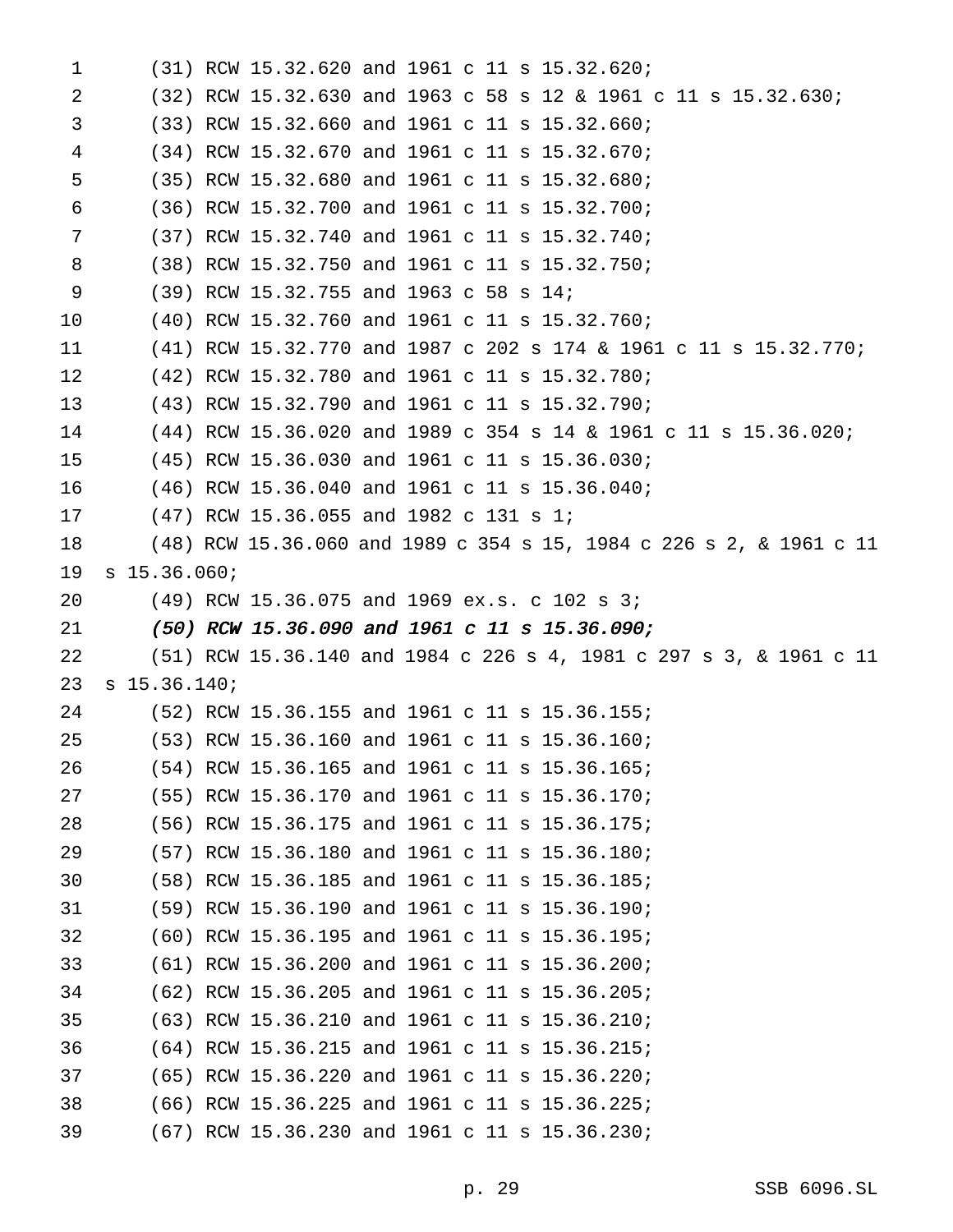| 1  |                              |  | $(68)$ RCW 15.36.235 and 1961 c 11 s 15.36.235;                    |
|----|------------------------------|--|--------------------------------------------------------------------|
| 2  |                              |  | (69) RCW 15.36.240 and 1961 c 11 s 15.36.240;                      |
| 3  |                              |  | $(70)$ RCW 15.36.245 and 1961 c 11 s 15.36.245;                    |
| 4  |                              |  | (71) RCW 15.36.250 and 1961 c 11 s 15.36.250;                      |
| 5  |                              |  | $(72)$ RCW 15.36.255 and 1961 c 11 s 15.36.255;                    |
| 6  |                              |  | (73) RCW 15.36.270 and 1961 c 11 s 15.36.270;                      |
| 7  |                              |  | $(74)$ RCW 15.36.280 and 1961 c 11 s 15.36.280;                    |
| 8  |                              |  | $(75)$ RCW 15.36.320 and 1981 c 297 s 5 & 1961 c 11 s 15.36.320;   |
| 9  |                              |  | (76) RCW 15.36.325 and 1961 c 11 s 15.36.325;                      |
| 10 |                              |  | (77) RCW 15.36.330 and 1961 c 11 s 15.36.330;                      |
| 11 |                              |  | (78) RCW 15.36.335 and 1961 c 11 s 15.36.335;                      |
| 12 |                              |  | (79) RCW 15.36.340 and 1961 c 11 s 15.36.340;                      |
| 13 |                              |  | (80) RCW 15.36.345 and 1961 c 11 s 15.36.345;                      |
| 14 |                              |  | (81) RCW 15.36.350 and 1961 c 11 s 15.36.350;                      |
| 15 |                              |  | (82) RCW 15.36.355 and 1961 c 11 s 15.36.355;                      |
| 16 |                              |  | (83) RCW 15.36.360 and 1961 c 11 s 15.36.360;                      |
| 17 |                              |  | (84) RCW 15.36.365 and 1961 c 11 s 15.36.365;                      |
| 18 |                              |  | (85) RCW 15.36.370 and 1961 c 11 s 15.36.370;                      |
| 19 |                              |  | (86) RCW 15.36.375 and 1961 c 11 s 15.36.375;                      |
| 20 |                              |  | (87) RCW 15.36.380 and 1961 c 11 s 15.36.380;                      |
| 21 |                              |  | (88) RCW 15.36.385 and 1961 c 11 s 15.36.385;                      |
| 22 |                              |  | (89) RCW 15.36.390 and 1961 c 11 s 15.36.390;                      |
| 23 |                              |  | (90) RCW 15.36.395 and 1961 c 11 s 15.36.395;                      |
| 24 |                              |  | (91) RCW 15.36.400 and 1961 c 11 s 15.36.400;                      |
| 25 |                              |  | (92) RCW 15.36.405 and 1961 c 11 s 15.36.405;                      |
| 26 |                              |  | (93) RCW 15.36.410 and 1961 c 11 s 15.36.410;                      |
| 27 |                              |  | (94) RCW 15.36.415 and 1961 c 11 s 15.36.415;                      |
| 28 |                              |  | (95) RCW 15.36.425 and 1991 c 3 s 1, 1989 c 354 s 20, 1979 c 141 s |
| 29 | 22, & 1961 c 11 s 15.36.425; |  |                                                                    |
| 30 |                              |  | (96) RCW 15.36.430 and 1961 c 11 s 15.36.430;                      |
| 31 |                              |  | (97) RCW 15.36.440 and 1961 c 11 s 15.36.440;                      |
| 32 |                              |  | (98) RCW 15.36.460 and 1989 c 354 s 21 & 1961 c 11 s 15.36.460;    |
| 33 |                              |  | (99) RCW 15.36.510 and 1961 c 11 s 15.36.510;                      |
| 34 |                              |  | (100) RCW 15.36.540 and 1989 c 354 s 24, 1969 ex.s. c 102 s 6 &    |
| 35 | 1961 c 11 s 15.36.540;       |  |                                                                    |
| 36 |                              |  | (101) RCW 15.36.550 and 1989 c 354 s 25, 1979 c 141 s 23, & 1961 c |
| 37 | 11 s 15.36.550;              |  |                                                                    |
| 38 |                              |  | (102) RCW 15.36.590 and 1961 c 11 s 15.36.590; and                 |
|    |                              |  |                                                                    |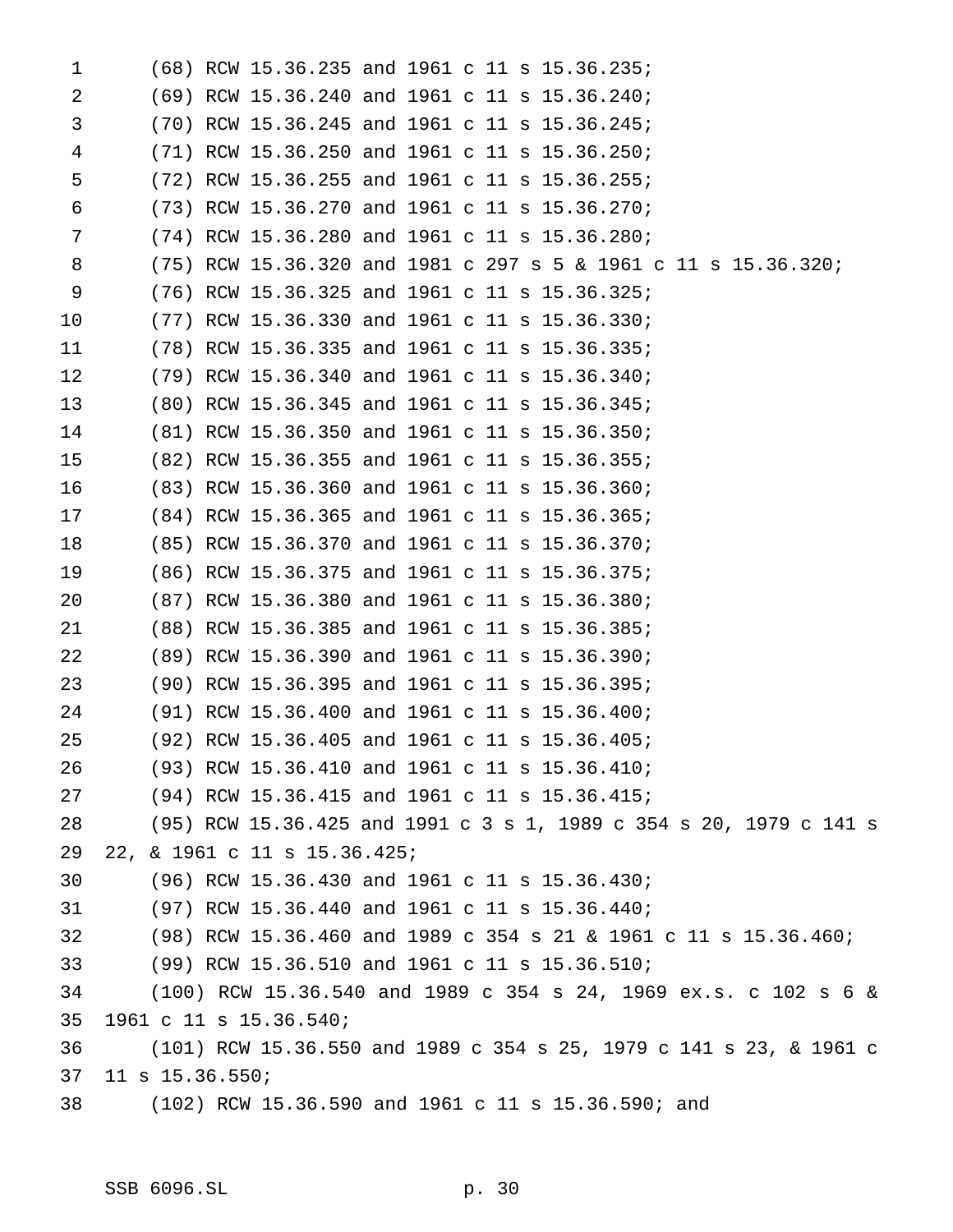- 000000 (103) RCW 15.36.900 and 1961 c 11 s 15.36.900.
- **\*Sec. 513 was partially vetoed, see message at end of chapter.**

| 3  | NEW SECTION. Sec. 514. The following sections shall be codified |
|----|-----------------------------------------------------------------|
| 4  | or recodified in the following order in chapter 15.36 RCW:      |
| 5  | Section 101 of this act;                                        |
| 6  | RCW 15.32.010;                                                  |
| 7  | RCW 15.36.011;                                                  |
| 8  | RCW 15.36.080;                                                  |
| 9  | Section 202 of this act;                                        |
| 10 | RCW 15.32.110;                                                  |
| 11 | RCW 15.32.100;                                                  |
| 12 | Section 205 of this act;                                        |
| 13 | RCW 15.32.580;                                                  |
| 14 | Section 208 of this act;                                        |
| 15 | RCW 15.36.100;                                                  |
| 16 | RCW 15.36.490;                                                  |
| 17 | RCW 15.36.500;                                                  |
| 18 | RCW 15.36.120;                                                  |
| 19 | RCW 15.32.160;                                                  |
| 20 | RCW 15.36.150;                                                  |
| 21 | RCW 15.36.470;                                                  |
| 22 | RCW 15.36.070;                                                  |
| 23 | RCW 15.32.530;                                                  |
| 24 | RCW 15.36.110;                                                  |
| 25 | RCW 15.36.260;                                                  |
| 26 | RCW 15.36.265;                                                  |
| 27 | RCW 15.36.420;                                                  |
| 28 | RCW 15.36.300;                                                  |
| 29 | RCW 15.32.410;                                                  |
| 30 | RCW 15.32.420;                                                  |
| 31 | RCW 15.32.450;                                                  |
| 32 | RCW 15.32.460;                                                  |
| 33 | RCW 15.36.520;                                                  |
| 34 | RCW 15.36.530;                                                  |
| 35 | Section 501 of this act;                                        |
| 36 | Section 502 of this act;                                        |
| 37 | Section 503 of this act;                                        |
| 38 | RCW 15.32.610;                                                  |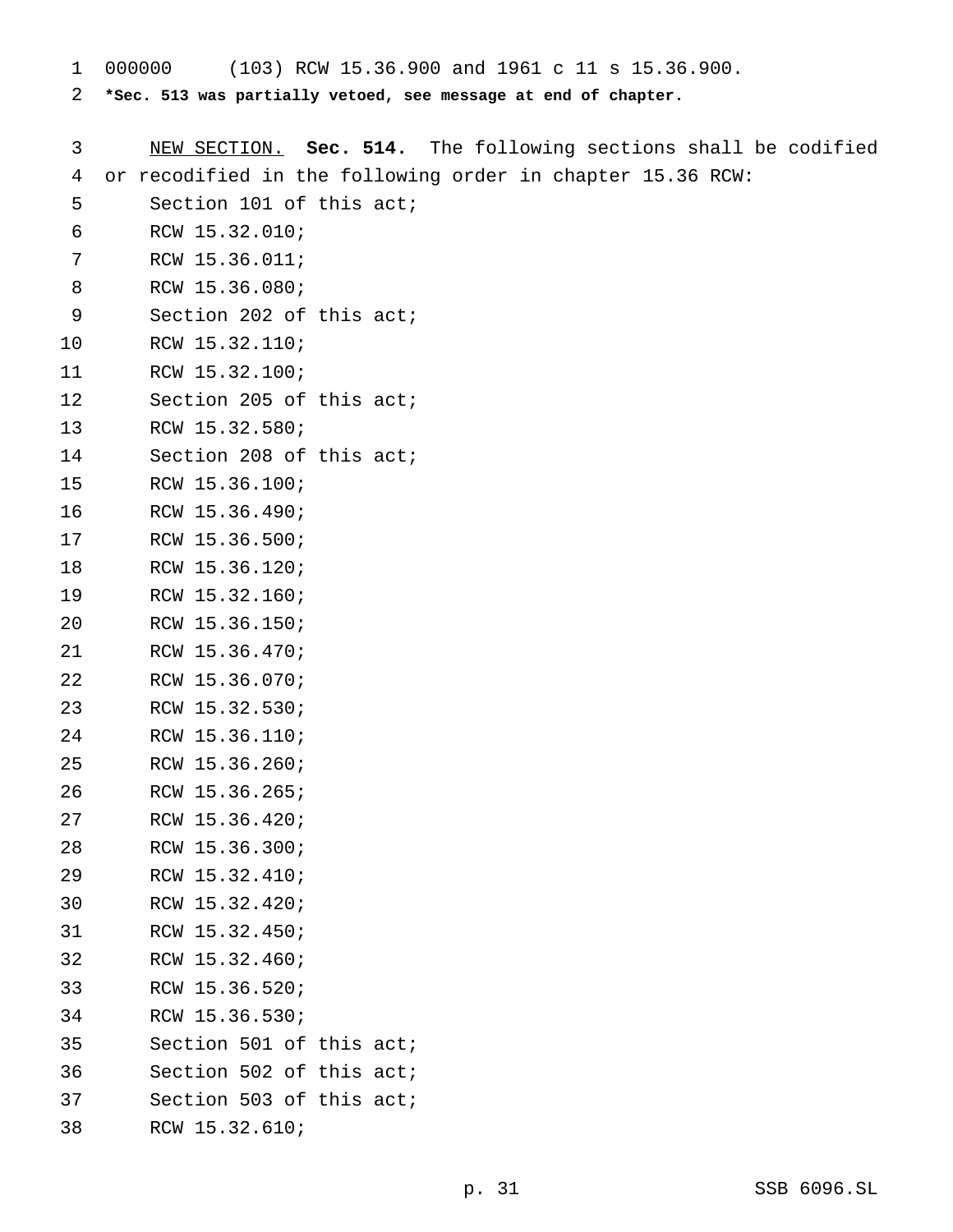| 1             | RCW 15.36.115;     |  |
|---------------|--------------------|--|
| $\mathcal{L}$ | RCW 15.36.480;     |  |
| 3             | RCW 15.32.550;     |  |
| 4             | RCW 15.36.595;     |  |
| 5             | RCW 15.36.600;     |  |
| 6             | RCW 15.32.710;     |  |
| 7             | RCW 15.32.720;     |  |
| 8             | RCW 15.32.730;     |  |
| 9             | RCW 15.36.005;     |  |
| 10            | RCW 15.32.900;     |  |
| 11            | RCW 15.32.910;     |  |
| 12            | RCW 15.36.105; and |  |
| 13            | RCW 15.36.107.     |  |

 NEW SECTION. **Sec. 515.** Sections 101, 202, 205, 208, and 501 through 503 of this act are each added to chapter 15.36 RCW and shall be codified pursuant to section 514 of this act.

> Passed the Senate February 9, 1994. Passed the House March 3, 1994. Approved by the Governor March 28, 1994, with the exception of certain items which were vetoed. Filed in Office of Secretary of State March 28, 1994.

Note: Governor's explanation of partial veto is as follows:

 "I am returning herewith, without my approval as to sections 513 (28) and 513 (50), Substitute Senate Bill No. 6096 entitled:

"AN ACT Relating to milk and milk products;"

 Section 513 of Substitute Senate Bill No. 6096 repeals 103 separate sections of the RCW. The 103 individual sections of law repealed in section 513 are contained in a single section of the bill for clerical ease. Two of these repealers, sections 513 (28) and 513 (50), would repeal sections of the code which are amended elsewhere in Substitute Senate Bill No. 6096.

 Section 207 of the bill amends RCW 15.32.590 and makes substantive changes to the requirements for sampling, testing, weighing, and grading done by licensed dairy technicians by expanding the requirement for these actions from "milk or cream" to "milk and milk products" and specifying that no unfair, fraudulent, or manipulated sample shall be taken or delivered for analysis. This same RCW section is repealed in section 513 (28).

 Section 402 of the bill amends RCW 15.36.090 and makes substantive changes to labeling and marking requirements and specifically provides requirements concerning raw milk products and pasteurizing. This same RCW section is repealed in section 513 (50).